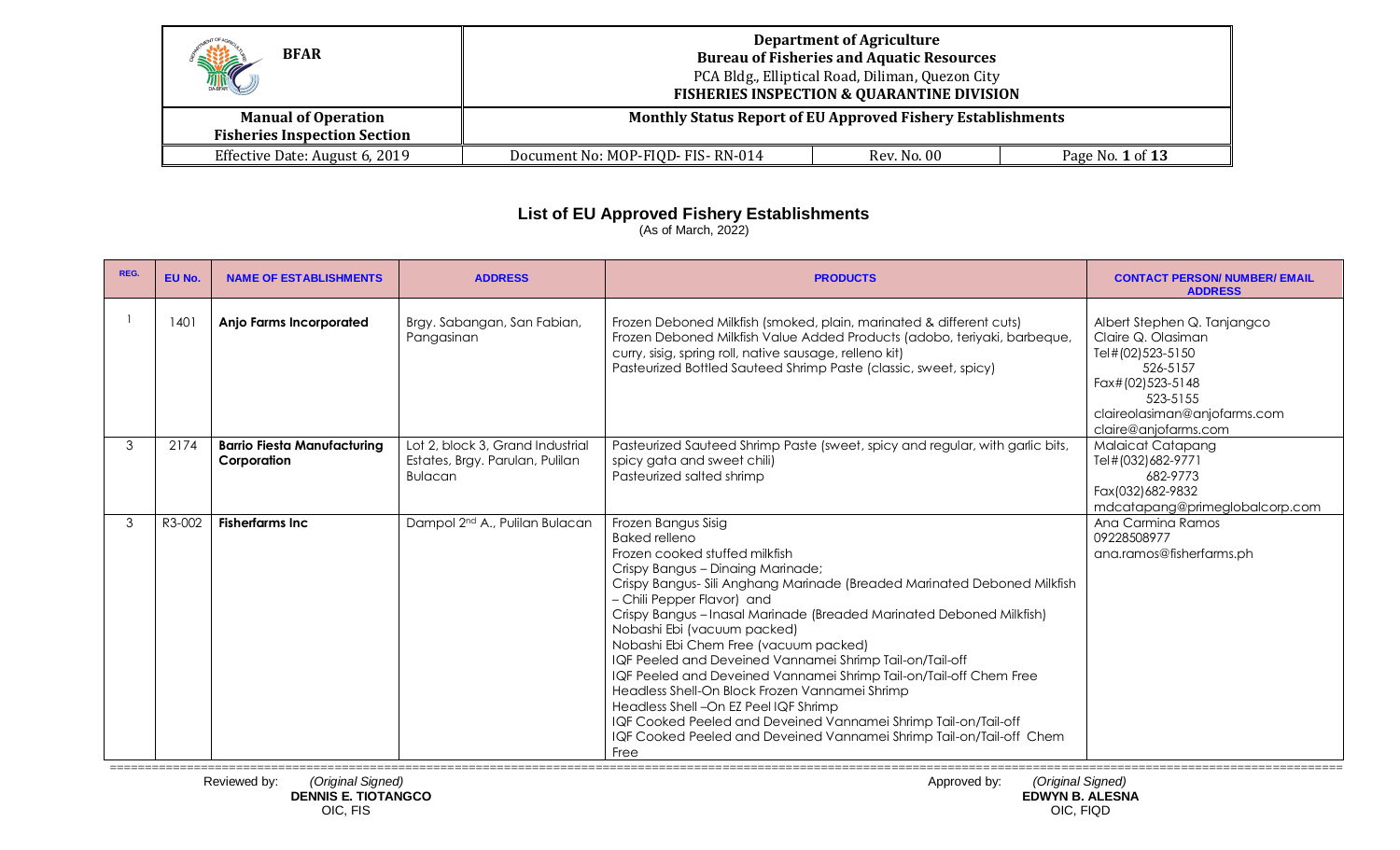| SHOT<br><b>BFAR</b>                                               | <b>Department of Agriculture</b><br><b>Bureau of Fisheries and Aquatic Resources</b><br>PCA Bldg., Elliptical Road, Diliman, Quezon City<br><b>FISHERIES INSPECTION &amp; QUARANTINE DIVISION</b> |                    |                  |  |  |
|-------------------------------------------------------------------|---------------------------------------------------------------------------------------------------------------------------------------------------------------------------------------------------|--------------------|------------------|--|--|
| <b>Manual of Operation</b><br><b>Fisheries Inspection Section</b> | <b>Monthly Status Report of EU Approved Fishery Establishments</b>                                                                                                                                |                    |                  |  |  |
| Effective Date: August 6, 2019                                    | Document No: MOP-FIQD- FIS-RN-014                                                                                                                                                                 | <b>Rev. No. 00</b> | Page No. 2 of 13 |  |  |

|   |      |                                |                          | Raw Peeled and Deveined Tail On/Off Semi Block Frozen<br>Raw Peeled and Deveined Tail On/Off Semi Block Frozen Chem Free<br>Shrimp Poppers (original, salted egg, cheddar)<br>1. Fresh Frozen Whole Round Milkfish<br>2. Fresh Frozen Vacuum Packed Deboned Milkfish/Fresh Frozen<br>Vacuum Packed Deboned Baby Split Milkfish<br>3. Fresh Frozen Vacuum Packed Deboned Belly Milkfish<br>4. Fresh Frozen Vacuum Packed Deboned Marinated<br>Milkfish/Fresh Frozen Vacuum Packed Deboned Spicy<br><b>Marinated Milkfish</b><br>5. Fresh Frozen Vacuum Packed Deboned Marinated Baby Split<br>Milkfish/Fresh Frozen Vacuum Packed Deboned Spicy<br>Marinated Baby Split Milkfish<br>6. Deboned Marinated Milkfish Belly (Bistek and Adobo<br>Marinade)<br>7. Frozen Vacuum Packed Hot Smoked Deboned Milkfish<br>8. Fresh Frozen "Sinigang" Sliced/Cut/Descaled/ and Gill<br>Gutted Scale-on/off Milkfish<br>9. Frozen Fish Hotdog/Cheesedog, Hungarian, Frankfurter Sausage<br>10. Frozen Fish Longaniza (skinless, garlic and spicy)<br>11. Frozen All Natural Sausages (Italian, Frankfurter, German & Kielbasa)<br>12. Fresh Frozen Ground Meat<br>13. Frozen Deboned Marinated Milkfish (Mexican glaze, Marinated steak,<br>Asian curry, Garlic and Herbs, Roasted Garlic, Summer Onion, Tandoori<br>Masala and Pepper Steak<br>14. Frozen Vacuum Packed Hot Smoked Deboned Milkfish (Whole, Regular,<br>Pure Belly)<br>15. Frozen Steamed Deboned Milkfish Loins<br>16. Frozen Fish Chipotle Sausage<br>17. Frozen Fish Jalapeño Cheddar Sausage |                                                                                      |
|---|------|--------------------------------|--------------------------|-------------------------------------------------------------------------------------------------------------------------------------------------------------------------------------------------------------------------------------------------------------------------------------------------------------------------------------------------------------------------------------------------------------------------------------------------------------------------------------------------------------------------------------------------------------------------------------------------------------------------------------------------------------------------------------------------------------------------------------------------------------------------------------------------------------------------------------------------------------------------------------------------------------------------------------------------------------------------------------------------------------------------------------------------------------------------------------------------------------------------------------------------------------------------------------------------------------------------------------------------------------------------------------------------------------------------------------------------------------------------------------------------------------------------------------------------------------------------------------------------------------------------------------------------------|--------------------------------------------------------------------------------------|
| 3 | 2321 | <b>Mekeni Food Corporation</b> | Balubad, Porac, Pampanga | Squid ball<br>Fish ball<br>Kikiam<br>Orlians                                                                                                                                                                                                                                                                                                                                                                                                                                                                                                                                                                                                                                                                                                                                                                                                                                                                                                                                                                                                                                                                                                                                                                                                                                                                                                                                                                                                                                                                                                          | Mary Hope Ulibarri<br>Tel#(045)458-0000 Loc./4504 /4505<br>marisalaranang@mekeni.com |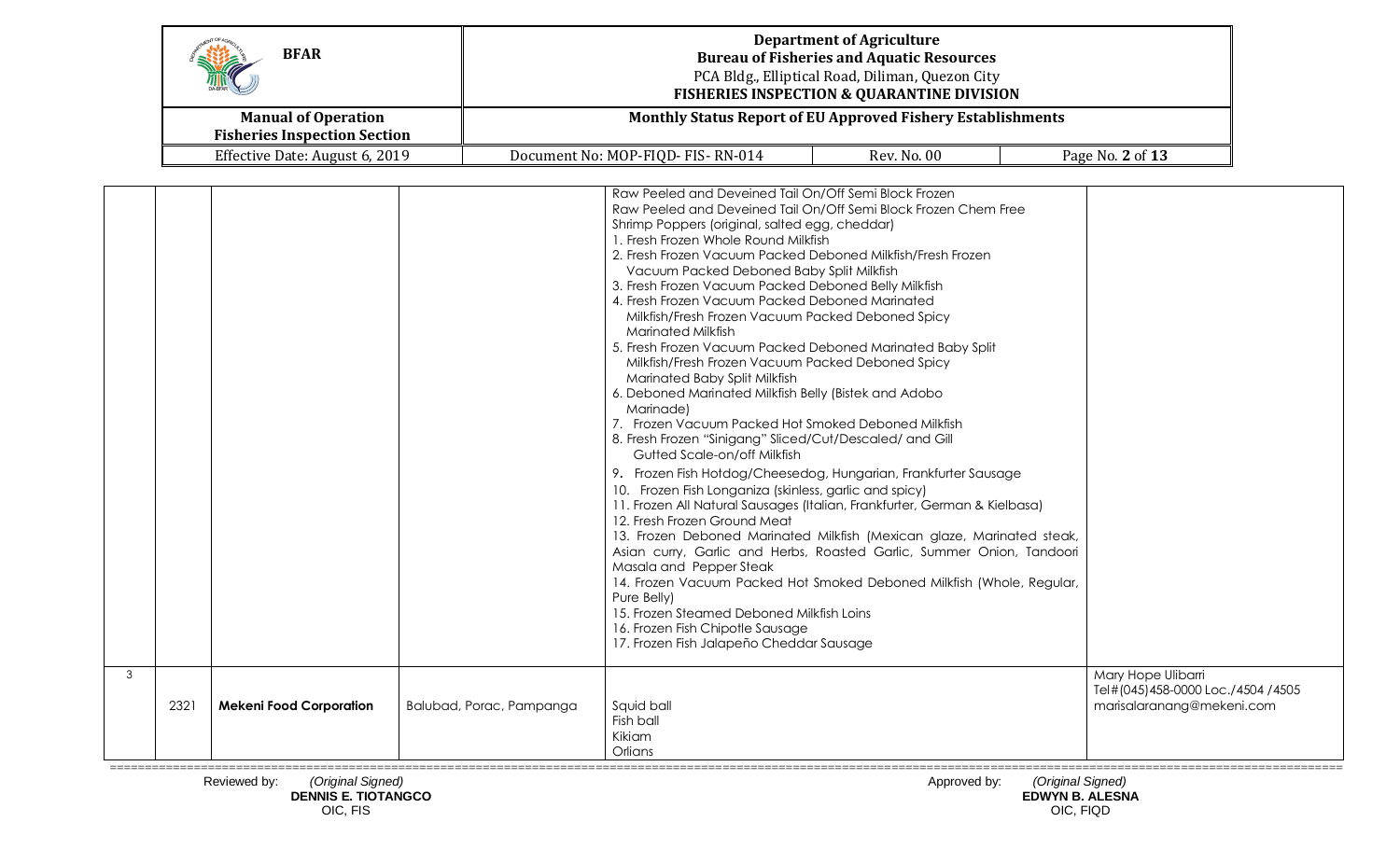|            |      | <b>BFAR</b><br><b>Manual of Operation</b><br><b>Fisheries Inspection Section</b> |                                                                                        | <b>Monthly Status Report of EU Approved Fishery Establishments</b>                                                                                                                                                                                                                                                                                                                                                                                                                | <b>Department of Agriculture</b><br><b>Bureau of Fisheries and Aquatic Resources</b><br>PCA Bldg., Elliptical Road, Diliman, Quezon City<br><b>FISHERIES INSPECTION &amp; QUARANTINE DIVISION</b> |                                                                                                                                                                               |
|------------|------|----------------------------------------------------------------------------------|----------------------------------------------------------------------------------------|-----------------------------------------------------------------------------------------------------------------------------------------------------------------------------------------------------------------------------------------------------------------------------------------------------------------------------------------------------------------------------------------------------------------------------------------------------------------------------------|---------------------------------------------------------------------------------------------------------------------------------------------------------------------------------------------------|-------------------------------------------------------------------------------------------------------------------------------------------------------------------------------|
|            |      | Effective Date: August 6, 2019                                                   |                                                                                        | Document No: MOP-FIQD-FIS-RN-014                                                                                                                                                                                                                                                                                                                                                                                                                                                  | Rev. No. 00                                                                                                                                                                                       | Page No. 3 of 13                                                                                                                                                              |
|            |      |                                                                                  |                                                                                        |                                                                                                                                                                                                                                                                                                                                                                                                                                                                                   |                                                                                                                                                                                                   |                                                                                                                                                                               |
| <b>NCR</b> | 4533 | Alpi Trade International                                                         | Lot 20 Block 5A, Sta. Ana II<br>Street San Agustin Village,<br>Moonwalk Parañaque City | Fresh Chilled Tuna (Loins, Headed & Gutted)<br>Fresh Chilled Emperor Fish<br>Fresh Chilled Mahi-Mahi<br>Fresh Chilled Spanner crab                                                                                                                                                                                                                                                                                                                                                |                                                                                                                                                                                                   | Oscar Almaden<br>Tel#(032)385-2212<br>Fax#(032)822-6654<br>alpiintlexports@yahoo.com                                                                                          |
| NCR        | 4044 | D & L Seafoods                                                                   | 104 Merriment St., Annex 16-18,<br>Better Living Subdivision,<br>Parañaque City        | Fresh Chilled Tuna Loins                                                                                                                                                                                                                                                                                                                                                                                                                                                          |                                                                                                                                                                                                   | Lerma Piol<br>Tel# 828-0163<br>823-4866<br>dnl_seafoods@yahoo.com                                                                                                             |
| NCR        | 2139 | <b>Fitrite Incorporated</b>                                                      | 105 General Luis St. Bo. Capri,<br>Novaliches Quezon City                              | Pasteurized Salted Shrimp Fry<br>Pasteurized Sauteed Shrimp Fry<br>Pasteurized Sauteed Shrimp Paste<br><b>Salted Anchovies</b><br>Salted Siganid Fry<br>Anchovy Sauce<br><b>Fish Sauce</b>                                                                                                                                                                                                                                                                                        |                                                                                                                                                                                                   | Teodolfo A. Cabuhat<br>Tel#(632)362-7039<br>936-5737<br>362-7044<br>Fax#(632)726-2767<br>362-7036<br>362-7032<br>447-3958<br>fitritek@mozcom.com<br>http://www.fitriteinc.com |
| NCR        | 3192 | Jam Seafoods, Incorporated                                                       | 9794-E Santan St., Vitalez<br>Cmpd. Baltao, Parañaque City                             | Fresh Chilled Tuna (Loins & H&G) (whole/headless/gilled/gutted/loins)<br>Fresh Chilled Swordfish (whole/headless/gilled/gutted/loins)<br>Fresh Chilled mahi-mahi (whole/headless/gilled/gutted/loins)<br>Fresh Chilled Parrotfish (whole/fillet)<br>Fresh Chilled Grouper                                                                                                                                                                                                         |                                                                                                                                                                                                   | Sammy Garcia<br>Tel# 853-7646<br>Fax# 852-3419<br>richard@jamseafoods.com                                                                                                     |
| NCR        | 8080 | Jam Seafoods, Incorporated                                                       | 9794-A Santan St., Vitalez<br>Cmpd. Baltao, Parañaque City                             | Fresh Frozen Tuna (loins, chunks, saku, crazy cut, ground and cubes)<br>Fresh Frozen Mahi-mahi (loins, chunks, saku, crazy cut, ground and cubes)<br>Fresh Frozen Cephalopods (octopus, cuttlefish, squid and giant squid)<br>Fresh Frozen Abalone Meat<br>Fresh Frozen Prawn and Shrimp<br>Fresh Chilled Prawn and Shrimp<br>Fresh Chilled mahi-mahi (loins, chunks, saku, crazy cut, ground and cubes)<br>Fresh Chilled Tuna (loins, chunks, saku, crazy cut, ground and cubes) |                                                                                                                                                                                                   | Sammy Garcia<br>Tel# 853-7646<br>Fax# 852-3419<br>richard@jamseafoods.com                                                                                                     |
| <b>NCR</b> | 2504 | <b>Jarla Trading Incorporated</b>                                                | 20 Gold St., R. Medina Subd.<br>Sucat Parañaque City                                   | Fresh Chilled Tung Loins, Marlin, Sword Fish Joins                                                                                                                                                                                                                                                                                                                                                                                                                                |                                                                                                                                                                                                   | Jerry A. Robano<br>Tel# 887-3290<br>Fax#820-0238                                                                                                                              |
| <b>NCR</b> | 2973 | <b>FRI Seafood Trading</b>                                                       | B42 Lot 1, Phase 2 Pinagsama,<br><b>Village Taguig City</b>                            | Fresh Chilled Tuna Loins                                                                                                                                                                                                                                                                                                                                                                                                                                                          |                                                                                                                                                                                                   | Fe R. Ines<br>Tel# 547-7850<br>Fax# 541-4331                                                                                                                                  |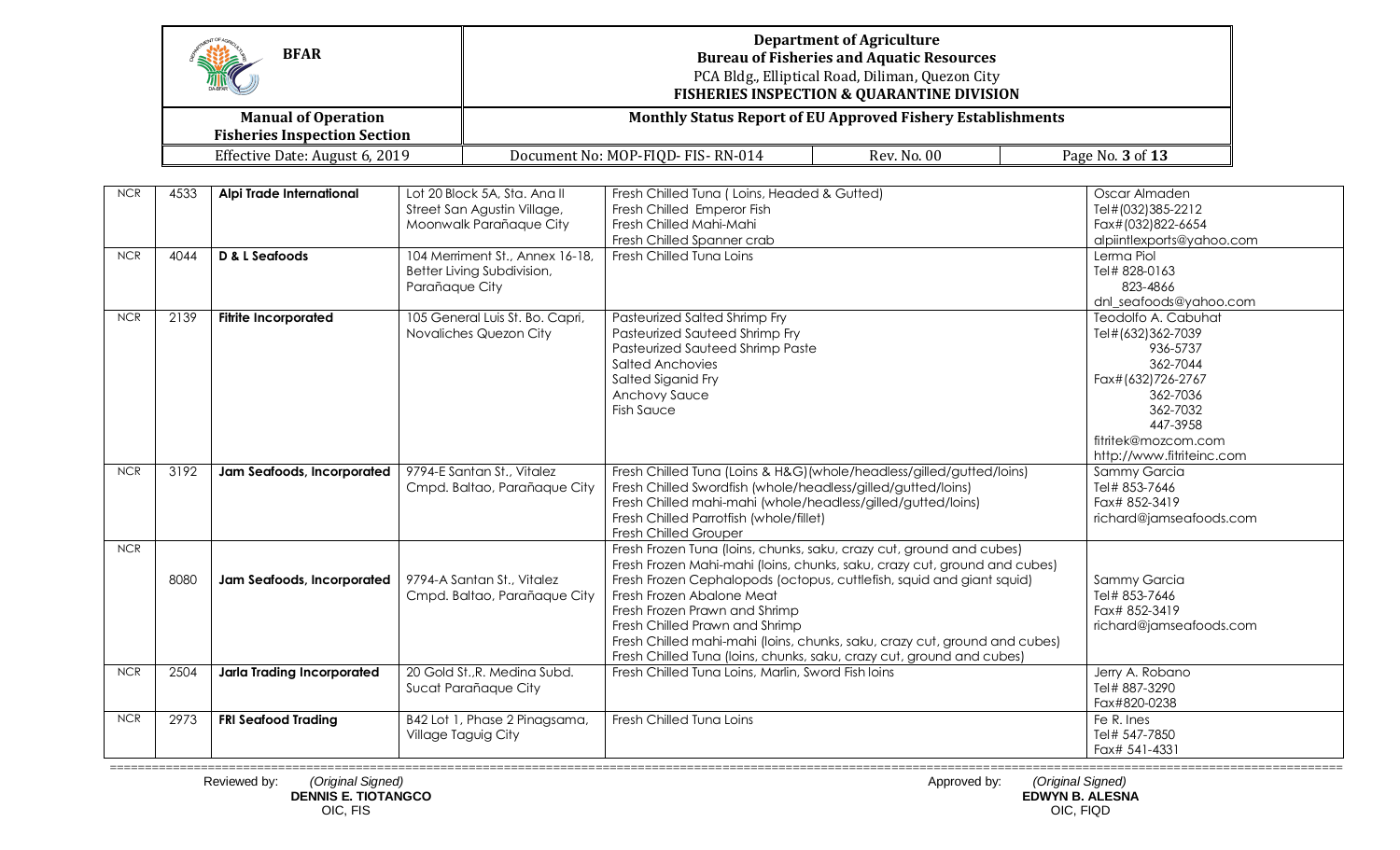|            |        | <b>BFAR</b>                                              |                                                                          | <b>Department of Agriculture</b><br><b>Bureau of Fisheries and Aquatic Resources</b><br>PCA Bldg., Elliptical Road, Diliman, Quezon City<br><b>FISHERIES INSPECTION &amp; QUARANTINE DIVISION</b>                                                                                                                                                                                                                                                                |                                                                    |  |                                                                                                     |  |
|------------|--------|----------------------------------------------------------|--------------------------------------------------------------------------|------------------------------------------------------------------------------------------------------------------------------------------------------------------------------------------------------------------------------------------------------------------------------------------------------------------------------------------------------------------------------------------------------------------------------------------------------------------|--------------------------------------------------------------------|--|-----------------------------------------------------------------------------------------------------|--|
|            |        | <b>Manual of Operation</b>                               |                                                                          |                                                                                                                                                                                                                                                                                                                                                                                                                                                                  | <b>Monthly Status Report of EU Approved Fishery Establishments</b> |  |                                                                                                     |  |
|            |        | <b>Fisheries Inspection Section</b>                      |                                                                          |                                                                                                                                                                                                                                                                                                                                                                                                                                                                  |                                                                    |  |                                                                                                     |  |
|            |        | Effective Date: August 6, 2019                           |                                                                          | Document No: MOP-FIQD- FIS-RN-014                                                                                                                                                                                                                                                                                                                                                                                                                                | <b>Rev. No. 00</b>                                                 |  | Page No. 4 of 13                                                                                    |  |
| <b>NCR</b> | 3697   | <b>Happy Chef, Incorporated</b>                          | Navotas Fish Port Complex<br>Wharfside Navotas, Metro<br>Manila          | Canned Mackerel (in natural oil - salt added, in tomato sauce, in tomato<br>sauce with chili and in soy sauce)<br>Canned Sardines (In Tomato Sauce, In Tomato Sauce with Chili, Adobo,<br>Caldereta, Afritada, Mechado, & In Natural Oil)<br>Canned Ginataang Tulingan<br>Canned Pink Salmon in Natural Oil - Salt Added<br>Canned Squid (In Ink, In Soy Sauce, Soy Sauce with Chili, In Brine, In Brine with<br>Chili, Squid Variants -Bopis, Sisig, Kare-kare) |                                                                    |  | Ben Sy<br>Tel# 281-1709<br>283-5925                                                                 |  |
| <b>NCR</b> | 5042   | Joel N. Mercado Seafood<br><b>Export Supply</b>          | 22 Panama St., Better Living<br>Subd. Brgy. Don Bosco,<br>Parañaque City | Fresh Chilled Tuna Loins<br>Fresh Chilled Blue Marlin Loins                                                                                                                                                                                                                                                                                                                                                                                                      |                                                                    |  | Joel N. Mercado<br>Tel# 822-6214<br>822-3534<br>Fax# 821-0482<br>Jonemer1024@gmail.com              |  |
| $NCR$      | 3227   | <b>Nuevo Fresco Marine</b><br><b>Trading Corporation</b> | 104 San Miguel St. SAV 6, Sucat<br>Parañaque City                        | Fresh Chilled Tuna Loins                                                                                                                                                                                                                                                                                                                                                                                                                                         |                                                                    |  | Barbara P. Morota<br>Tel# 825-3113<br>804-0365<br>Fax# 831-4176<br>blessednuevo2013@gmail.com       |  |
| <b>NCR</b> | 4781   | <b>Meliomar Incorporated</b>                             | No. 20 Russel Avenue, Pasay<br>City                                      | Fresh Chilled Tuna (Whole/H&G/Loins),<br>Fresh Chilled Mahi-mahi and Wahoo (Gilled & Gutted/Fillet)<br><b>Fresh Chilled Trevally</b><br>Fresh Chilled Spanner Crab                                                                                                                                                                                                                                                                                               |                                                                    |  | Oscar Almaden<br>Tel# 851-1744<br>Telfax#851-1764<br>oscar.almaden@meliomar.com                     |  |
| <b>NCR</b> | 139-03 | <b>E.M. Buenaventura Trading</b>                         | 116 Don Antonio Street,<br>Caloocan City                                 | Fresh Chilled Tuna Loins                                                                                                                                                                                                                                                                                                                                                                                                                                         |                                                                    |  | Elizabeth M. Buenaventura<br>Tel# 932-4642<br>Telfax#363-3477<br>elizabethbuenaventura.ph@gmail.com |  |
| <b>NCR</b> | 3034   | <b>Superb Catch, Incorporated</b>                        | 46 Maria Clara St., Acacia,<br>Malabon City                              | Boneless Milkfish Unseasoned,<br><b>Boneless Milkfish Marinated</b><br><b>Boneless Milkfish Marinated hot</b><br>Boneless Milkfish Belly, Back fillet, head and tail<br>Fresh Frozen Giant Squid<br>Frozen Milkfish (Barbeque, Steak Ala Pobre and Inasal)<br>Fresh Frozen Threadfin Bream<br>Fresh Frozen Yellow Tail Fusilier<br>Fresh Frozen Largehead Hairtail<br>Fresh Frozen Roundscad<br>Fresh Frozen Short Bodied Mackerel                               |                                                                    |  | Jennifer Uy Ampon<br>Tel# 285-7772<br>Telfax#285-7774                                               |  |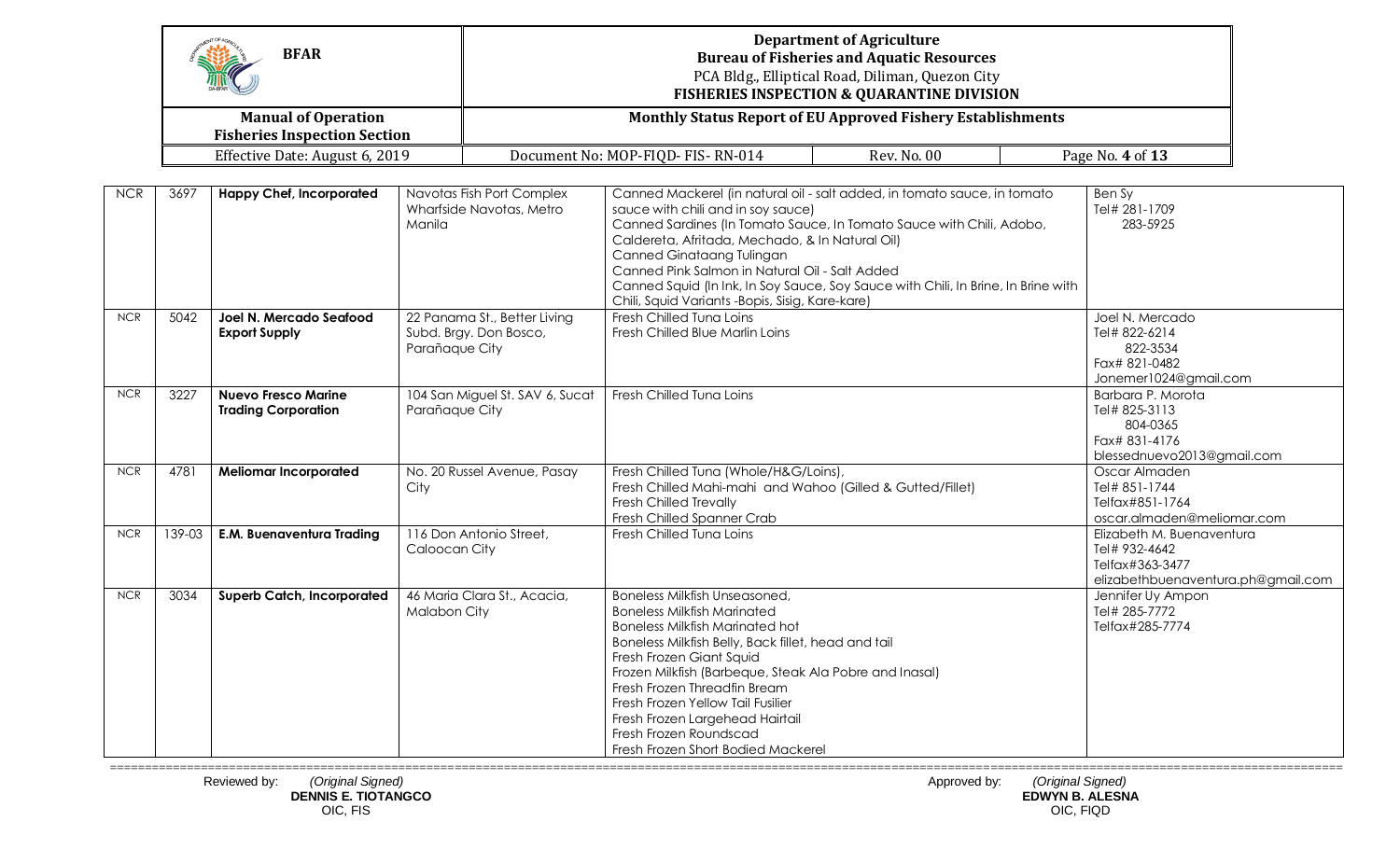| <b>BFAR</b><br>MA                                                 |                                                                                                     | <b>Department of Agriculture</b><br><b>Bureau of Fisheries and Aquatic Resources</b><br>PCA Bldg., Elliptical Road, Diliman, Quezon City<br><b>FISHERIES INSPECTION &amp; QUARANTINE DIVISION</b> |                  |  |  |
|-------------------------------------------------------------------|-----------------------------------------------------------------------------------------------------|---------------------------------------------------------------------------------------------------------------------------------------------------------------------------------------------------|------------------|--|--|
| <b>Manual of Operation</b><br><b>Fisheries Inspection Section</b> | Monthly Status Report of EU Approved Fishery Establishments                                         |                                                                                                                                                                                                   |                  |  |  |
| Effective Date: August 6, 2019                                    | Document No: MOP-FIQD- FIS-RN-014                                                                   | Rev. No. 00                                                                                                                                                                                       | Page No. 5 of 13 |  |  |
|                                                                   |                                                                                                     |                                                                                                                                                                                                   |                  |  |  |
|                                                                   | Fresh Frozen Big-eye Scad<br>Fresh Frozen Tilapia Fillet<br>The complete of the state of the Plats. |                                                                                                                                                                                                   |                  |  |  |

|            |      |                                                     |                                                       | Fresh Frozen Illapia Fillet<br>Frozen Smoked Milkfish<br>Frozen Smoked Tilapia<br>Frozen Milkfish Meat, Milkfish Bits (Bangus Sisig), Milkfish Roll (rellenong<br>bangus) and Milkfish Spring Roll                                                                                                                                                                                                                                 |                                                                                                  |
|------------|------|-----------------------------------------------------|-------------------------------------------------------|------------------------------------------------------------------------------------------------------------------------------------------------------------------------------------------------------------------------------------------------------------------------------------------------------------------------------------------------------------------------------------------------------------------------------------|--------------------------------------------------------------------------------------------------|
| <b>NCR</b> | 4905 | Seachamp International<br><b>Export Corporation</b> | 94-C Electronics Avenue, FTI<br>Compound, Taguig City | Fresh Chilled Tuna Loins<br>Fresh Chilled Tuna (Headed & Gutted)<br>Fresh Frozen Leatherjacket<br>Fresh Frozen Bay/Kidney Scallop Meat (Adductor Muscle)<br>Fresh Frozen Cephalopods (Octopus, Cuttlefish and Squid)<br>Fresh Frozen Abalone Meat                                                                                                                                                                                  | Ana Marie Sy<br>Tel#(032)817-1795<br>846-2392<br>www.seachamp.com                                |
| 4A         | 2998 | <b>Global Food Solutions,</b><br>Incorporated       | Brgy. San Nicolas, San Pablo<br>City, Laguna          | Pasteurized Sauteed Shrimp Paste<br>Pasteurized Salted Shrimp Fry<br>Dried herring/Sardines<br>Smoked Herring/Sardines/Roundscad<br><b>Salted Anchovies</b><br>Anchovy Sauce                                                                                                                                                                                                                                                       | Leila Romante<br>09778428528<br>leila.romante@gloabl-<br>foodsolutions.com                       |
| 4A         | 2823 | <b>Green Harvest Food</b><br><b>Products</b>        | 187 Brgy. Sta. Monica, San<br>Pablo City, Laguna      | Dried Fish (herring, sardines, mackerel, roundscad, anchovies & bisugo)<br>Smoked Fish (herring, sardines, mackerel, roundscad, anchovies & bisugo)<br>Pasteurized Sauteed Shrimp Paste<br>Pasteurized Salted Shrimp Fry                                                                                                                                                                                                           | Virginia Gozo<br>Tel# (02) 816-8211<br>Technical.pearlfoodsintl@gmail.com                        |
| 4A         | 2954 | Foodsphere, Incorporated                            | Brgy. Bulihan, Malvar Batangas                        | <b>Canned Corned Tuna</b><br>Canned Chili Corned Tuna<br>Canned Tuna Flakes in Oil<br>Canned Tuna Flakes - Hot and Spicy<br>Canned Tuna Fillet in Water<br>Canned Tuna Fillet - Spanish Style<br>Canned Tuna Flakes Adobo<br>Canned Tuna Flakes Afritada<br>Canned Tuna Flakes Mechado<br>Canned Tuna Flakes Caldereta<br>Canned Tuna Flakes with Calamansi<br>Canned Tuna Fillet (in water & Spanish style)<br>Canned Tuna Spread | Rene S. Hernandez Jr.<br>Tel# 294-1111<br>Fax# 294-0193<br>588-5900<br>rene.hernandez@cdo.com.ph |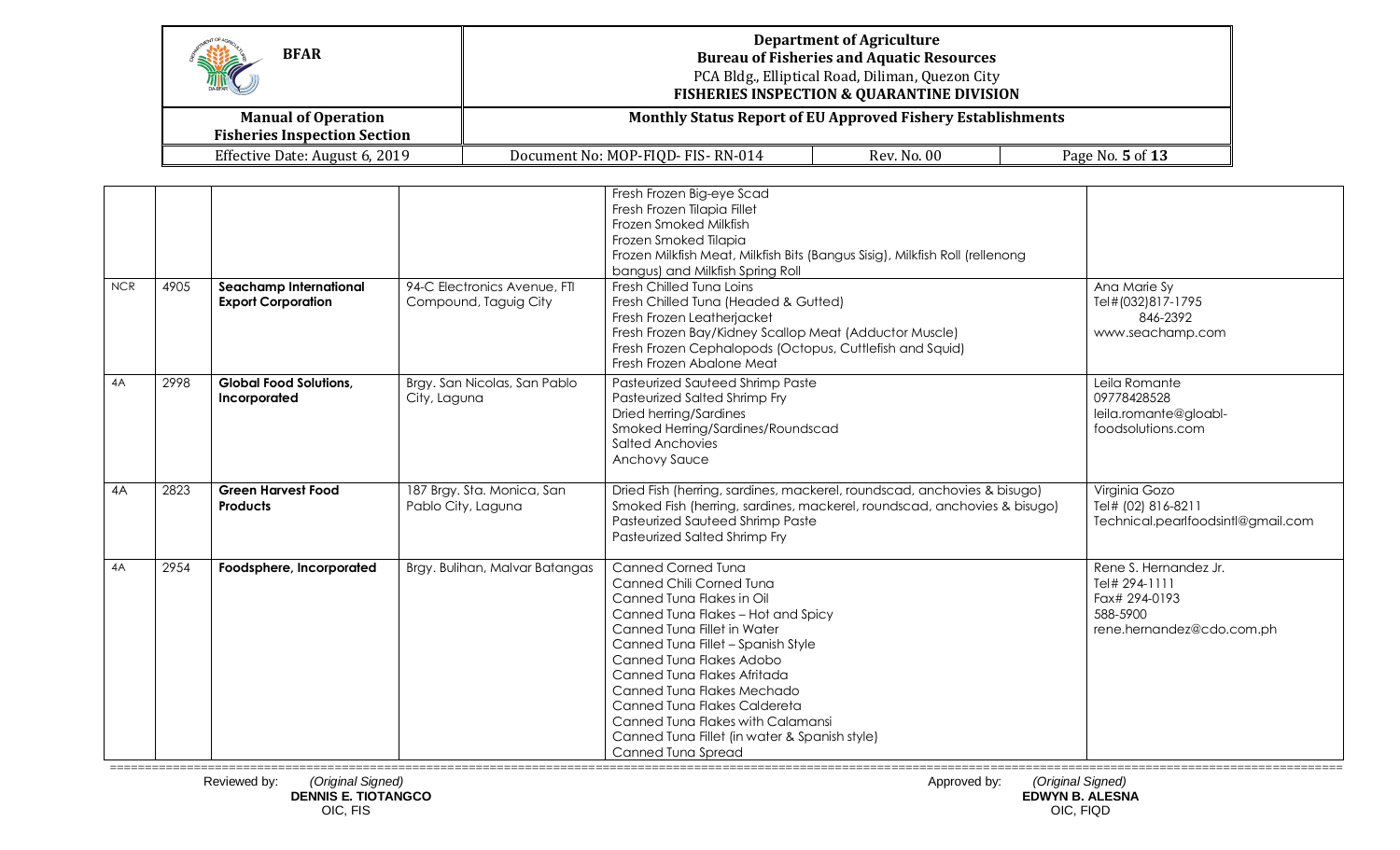| HIC<br><b>BFAR</b>                                                | <b>Department of Agriculture</b><br><b>Bureau of Fisheries and Aquatic Resources</b><br>PCA Bldg., Elliptical Road, Diliman, Quezon City<br><b>FISHERIES INSPECTION &amp; QUARANTINE DIVISION</b> |             |                  |  |  |
|-------------------------------------------------------------------|---------------------------------------------------------------------------------------------------------------------------------------------------------------------------------------------------|-------------|------------------|--|--|
| <b>Manual of Operation</b><br><b>Fisheries Inspection Section</b> | <b>Monthly Status Report of EU Approved Fishery Establishments</b>                                                                                                                                |             |                  |  |  |
| Effective Date: August 6, 2019                                    | Document No: MOP-FIQD- FIS-RN-014                                                                                                                                                                 | Rev. No. 00 | Page No. 6 of 13 |  |  |

| 4A             | 2505 | <b>Mardak Global Export Inc.</b>                           | Sampaguita St., Aranzazu<br>Subd., Burgos, Rodriguez Rizal                      | Pasteurized Bottled Sauteed Shrimp Fry (Regular/Spicy)<br>Pasteurized Bottled Salted Shrimp Fry                                                                                                                                                                                                                                                                                                                                                                                                                                                                                                      | Roselle M. Florendo<br>Tel# 721-9518<br>721-9284<br>Fax#721-1653<br>09178913617<br>mardakexport@aol.com |
|----------------|------|------------------------------------------------------------|---------------------------------------------------------------------------------|------------------------------------------------------------------------------------------------------------------------------------------------------------------------------------------------------------------------------------------------------------------------------------------------------------------------------------------------------------------------------------------------------------------------------------------------------------------------------------------------------------------------------------------------------------------------------------------------------|---------------------------------------------------------------------------------------------------------|
| 4B             | 3212 | Seaglory International<br>Corporation                      | Km. 14, North National<br>Highway, Brgy. Santa Lourdes,<br>Puerto Princesa City | Fresh Frozen Cephalopods whole cleaned and gutted<br>Octopus (ball type and pin-wheel)<br>Whole round Squid & Giant Squid (tube & fillet)<br>Reef Squid (whole Round)<br>Cuttlefish (whole cleaned, fillet, wings and heads)<br>Frozen cooked octopus (whole, tentacles, cut and sliced)<br>Fresh Chilled Yellowfin Tuna (Headed and Gutted);<br>Fresh Chilled Yellowfin Tung Loins<br>Fresh Frozen Bay Scallop (Abductor Muscle)<br>Fresh Frozen Tuna Loins, Steaks and Cubes (CO Treated)<br>Frozen Whole Parrot Fish (Gilled & Gutted, Scales off)<br>Fresh Frozen Marinated Boneless Rabbit Fish | Reynaldo R. Sy<br>Tel# 434-9965<br>433-8786<br>rommel velasco@seacham.com<br>09155101012/09178498220    |
|                | 3720 | <b>Asian Wave Seafood</b><br>Corporation                   | P. Basubas St. Tipolo, Mandaue<br>City                                          | Fresh Frozen Cephalopods<br>Fresh Frozen Shrimp and Headless Peeled Shrimp (P. vannamei)<br>Fresh Frozen IQF Bay Scallops (Abductor Muscle)                                                                                                                                                                                                                                                                                                                                                                                                                                                          | Belen Ng<br>Tel# (32) 345-3477<br>422-7071                                                              |
| $\overline{7}$ | 1641 | <b>Bohol Agro Marine</b><br><b>Development Corporation</b> | Poblacion, Tubigon Bohol                                                        | Fresh Frozen Black Tiger Prawns<br>Fresh Frozen Shrimp                                                                                                                                                                                                                                                                                                                                                                                                                                                                                                                                               | Jennifer Catamora<br>Tel#(038)508-8114<br>Fax#(038)508-8092                                             |
|                | 3235 | <b>Phil-Union Frozen Foods</b><br>Incorporated             | MEPZ 1, Lapulapu City, Cebu                                                     | Fresh Chilled Tung Lions<br>Fresh Frozen Shrimps (Block Headless Shell-on and PD Tail-off IQF)<br>Fresh Frozen Mahi-Mahi (Vacuum Packed)<br>Fresh Frozen Tuna Loins (Various Cuts) O2 Treated<br>Fresh Frozen Tung Cuts<br>Fresh Frozen Vannamei Shrimp (Head-on, Headless)<br>Frozen Cooked Shrimp<br>Fresh Frozen Giant Squid<br>Fresh Frozen Octopus<br>Pasteurized Canned/Plastic Cup Crabmeat                                                                                                                                                                                                   | Tel#(032)231-4165<br>231-4167<br>236-3234<br>Fax#(032)341-5822<br>236-3234                              |
|                | 2434 | <b>RGE Agridev Corporation</b>                             | Sugeco Cmpd, Suba-Masulong                                                      | Pasteurized Canned Crabmeat in Hermetically Sealed Tins Cans and Plastic                                                                                                                                                                                                                                                                                                                                                                                                                                                                                                                             | Tel# 637-0004                                                                                           |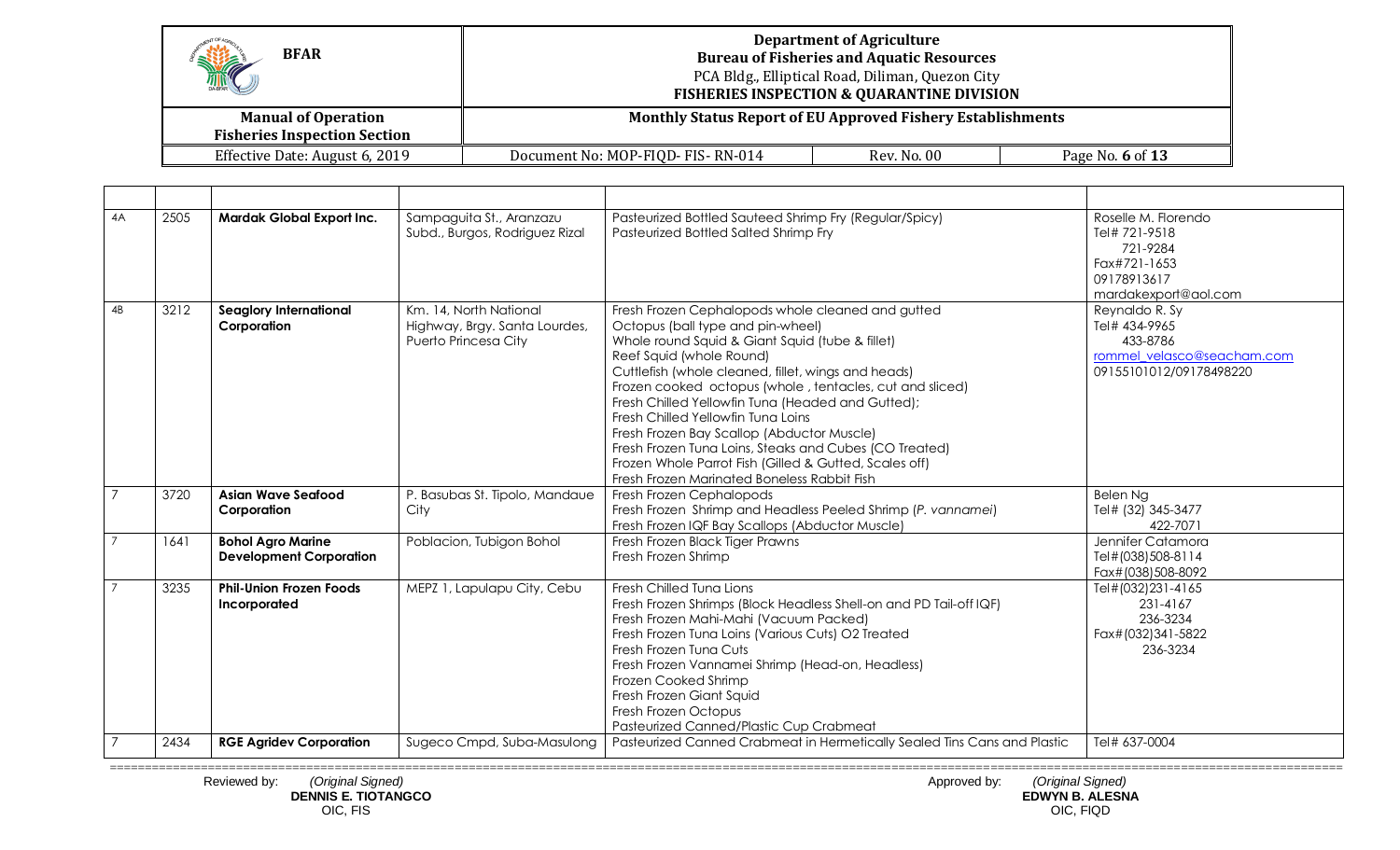| K<br><b>BFAR</b>                                                  | <b>Department of Agriculture</b><br><b>Bureau of Fisheries and Aquatic Resources</b><br>PCA Bldg., Elliptical Road, Diliman, Quezon City<br><b>FISHERIES INSPECTION &amp; QUARANTINE DIVISION</b> |             |                  |
|-------------------------------------------------------------------|---------------------------------------------------------------------------------------------------------------------------------------------------------------------------------------------------|-------------|------------------|
| <b>Manual of Operation</b><br><b>Fisheries Inspection Section</b> | <b>Monthly Status Report of EU Approved Fishery Establishments</b>                                                                                                                                |             |                  |
| Effective Date: August 6, 2019                                    | Document No: MOP-FIQD- FIS-RN-014                                                                                                                                                                 | Rev. No. 00 | Page No. 7 of 13 |

|   |       |                                               | Basak, Lapu-lapu City                                      | Tubs                                                                                                                                                                                                                                                                                                                                           | Fax# 637-0036                                                                                          |
|---|-------|-----------------------------------------------|------------------------------------------------------------|------------------------------------------------------------------------------------------------------------------------------------------------------------------------------------------------------------------------------------------------------------------------------------------------------------------------------------------------|--------------------------------------------------------------------------------------------------------|
| 9 | 1310  | <b>Ayala Seafoods Corporation</b>             | Ayala Industrial Estate, Ayala<br>Zamboanga City           | Canned Sardines (in tomato sauce/ chili/ Spanish style/ natural oil)<br>Canned Sardines (afritada, adobo, mechado)<br>Pouched Sardines (tomato sauce/ chili sauce/ Spanish style/ natural oil/<br>paksiw)<br><b>Bottled Sardines (Spanish Style)</b><br>Canned Fried Sardines (Mega Fried Sardines in Hot & Spicy, Mega Sardines<br>with tausi | Edwin Labidad<br>Tel#(062)992-2315<br>991-7767<br>Fax# 281-8945<br>982-0475<br>export@megasardines.com |
| 9 | 1203  | <b>Aquatic.Ace Corporation</b>                | Purok Orchids, La Paz, Naga,<br>Zaboanga Sibugay           | Fresh Frozen octopus<br>Fresh Frozen Abalone Meat<br>Fresh frozen Boiled Sliced octopus<br>Fresh frozen Black Tiger Prawn and White Shrimp<br>Fresh Chilled Tuna and Fresh Frozen Tuna                                                                                                                                                         | Pedro Gutierrez<br>992-5979                                                                            |
| 9 | 11181 | <b>Bluefin Seafoods Export</b><br>Corporation | No.88 Rajah Mudah,<br>Baliwasan, Seaside<br>Zamboanga City | Fresh Frozen Cuttlefish, Squid (fillet) and Octopus<br>Frozen Cooked Octopus                                                                                                                                                                                                                                                                   | Belinda Delos Santos<br>992-7448<br>Tel#(062)992-5933<br>Telfax#687-2947<br>bluefinseafood@yahoo.com   |
| 9 | 2874  | <b>Bigfish Foods Corporation</b>              | Brgy. Recodo, Zamboanga<br>City                            | Canned Tuna (Tuna Chunks in brine/oil with or without veg. broth; Tuna solids<br>in brine/oil with or without vegetable broth; tuna flakes in oil with or without<br>vegetable broth)<br><b>Canned Sardines</b><br>Canned Sardines in Tomato Sauce and with Chili Added                                                                        | Tel#(062)982-0708<br>Eliorico Ricaborda                                                                |
|   | 1130  | <b>Century Pacific Food,</b><br>Incorporated  | Dumagsa Talisayan,<br>Zamboanga City                       | Canned Sardines (in tomato sauce with/without chili,<br>Fried sardines (hot and Spicy),<br>Fried Sardines with tausi, Spanish style, in broth/natural oil),<br>Club Can Sardines (in Tomato Sauce, Spanish Style)<br>Club Can Sardines (in sunflower oil, in olive oil)                                                                        | Tel#(062)982-0897<br>Telefax(062)991-3511/991-3526<br>Ariel Onesa                                      |
| 9 | 2012  | <b>Chaoching Marine</b><br>Corporation        | Baliwasan Seaside,<br>Zamboanga City                       | Fresh Frozen Parrot Fish (Fillet, Headless, Whole, G & G)<br>Fresh Frozen Grouper (Fillet, Headless, Whole Gilled & Gutted)<br>Fresh Frozen Whole Octopus, Cuttlefish and Squid (w/out backbone)                                                                                                                                               | Maritess Napalcruz<br>955-0995<br>Tel#(062)995-0995                                                    |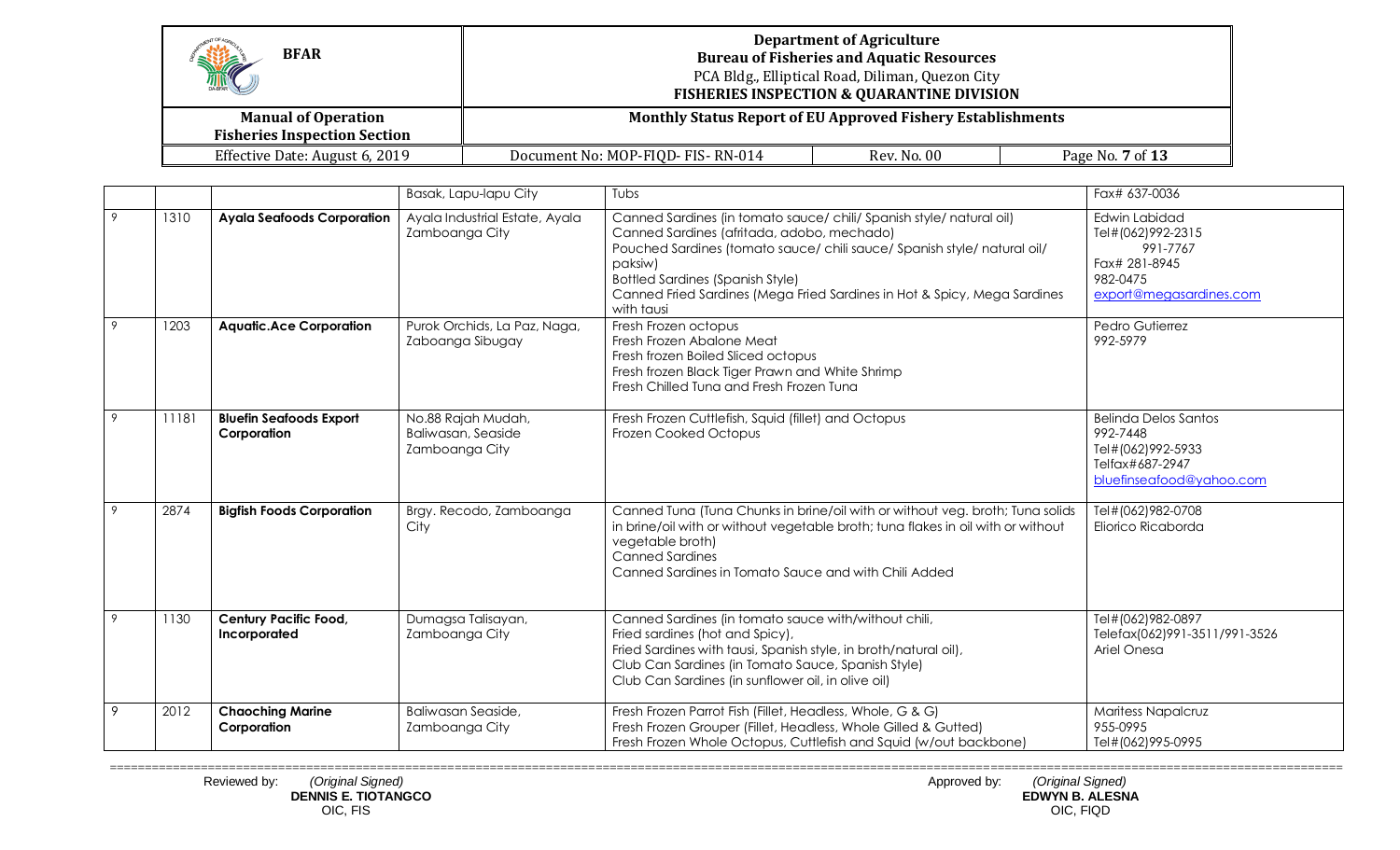| HE<br><b>BFAR</b>                                                 | <b>Department of Agriculture</b><br><b>Bureau of Fisheries and Aquatic Resources</b><br>PCA Bldg., Elliptical Road, Diliman, Quezon City<br><b>FISHERIES INSPECTION &amp; QUARANTINE DIVISION</b> |                                                                    |                  |  |  |
|-------------------------------------------------------------------|---------------------------------------------------------------------------------------------------------------------------------------------------------------------------------------------------|--------------------------------------------------------------------|------------------|--|--|
| <b>Manual of Operation</b><br><b>Fisheries Inspection Section</b> |                                                                                                                                                                                                   | <b>Monthly Status Report of EU Approved Fishery Establishments</b> |                  |  |  |
| Effective Date: August 6, 2019                                    | Document No: MOP-FIQD- FIS-RN-014                                                                                                                                                                 | Rev. No. 00                                                        | Page No. 8 of 13 |  |  |

| 9 | 1510 | <b>Crustacean Trading</b><br>Corporation                                        | ZAGCOR #88 Rajah Mudah<br>Mandi, St., Campo Islam,<br>Zamboanga City | Fresh Frozen Octopus (ball type)<br>Fresh Frozen Parrot fish (whole gilled & gutted and fillet)<br>Fresh Frozen grouper                                                                                                                                                                                                                                                                                                                                                        | Ricky Sun/Frederick Dauculan<br>Tel#(062)992-4435<br>992-4433<br>991-0762<br>crustaceantradincorp@yahoo.com<br>crustaceantradingcorp@gmail.com      |
|---|------|---------------------------------------------------------------------------------|----------------------------------------------------------------------|--------------------------------------------------------------------------------------------------------------------------------------------------------------------------------------------------------------------------------------------------------------------------------------------------------------------------------------------------------------------------------------------------------------------------------------------------------------------------------|-----------------------------------------------------------------------------------------------------------------------------------------------------|
| 9 | 1860 | <b>Gold Star Seafoods</b>                                                       | Dumagsa, Talisayan,<br>Zamboanga City                                | Canned Sardines in Tomato Sauce,<br>Canned Sardines in Tomato's sauce w/ chili                                                                                                                                                                                                                                                                                                                                                                                                 | Louanne Bandalan<br>Tel#(062)982-0188<br>Telefax# (062) 982-0188<br>goldstar.seafoods@yahoo.com                                                     |
| 9 | 1946 | <b>Millennium Ocean Star</b><br>Corporation                                     | Shie Jie Plant, KM, 6,<br>Mampang, Zamboanga City                    | Fresh Frozen Cephalopods Squid, Cuttlefish, Octopus (whole/head-on and<br>fillet)<br>Fresh Frozen Grouper (Head-on, Fillet)<br>Fresh Frozen Parrot Fish (Head-on, Fillet)<br>Fresh Frozen Leather Jacket (Headless, Gilled & Gutted, Skinned)<br>Fresh Frozen Ribbon Fish (whole)<br>Fresh Chilled Ribbon Fish (whole)<br>Fresh Frozen cooked abalone<br>Fresh Frozen Spanner crab<br>Fresh Frozen tuna<br>Fresh Chilled tuna<br>Cooked Frozen octopus tentacles<br>Frozen Eel | Alice Marquez<br>991-6958<br>Tel#355-5501 to 03<br>ecu,loaistie@millenium-oceanstar.com                                                             |
| 9 | 701  | <b>Permex Producers &amp;</b><br><b>Exporters Corporation</b>                   | Ayala Industrial Estate<br>Zamboanga City                            | Canned Tuna (in oil, brine and vegetable broth)<br>Canned Sardines (in Tomato Sauce with/without chili, soya bean oil<br>with/without chili/olive oil/sunflower oil, natural oil/in lemon, with vegetables,<br>in spring water, in brine, Spanish style)                                                                                                                                                                                                                       | Edgar B. Lim<br>Tel#(062) 991-0496<br>982-0496<br>955-3577<br>Fax#(062)991-0554<br>Manila Tel#524-5856<br>525-0563<br>www.permex.com.ph<br>992-1842 |
| 9 | 1890 | <b>Seachamp International</b><br><b>Export Corporation</b><br>(Zamboanga Plant) | ECOZONE, San Ramon<br>Zamboanga City                                 | Fresh Frozen Cephalopods (Octopus/ Cuttlefish/ Squid)<br>Frozen cooked octopus<br>Fresh Frozen Sillago Fillet                                                                                                                                                                                                                                                                                                                                                                  | Liza Romero<br>926-4178<br>Tel# 853-1614                                                                                                            |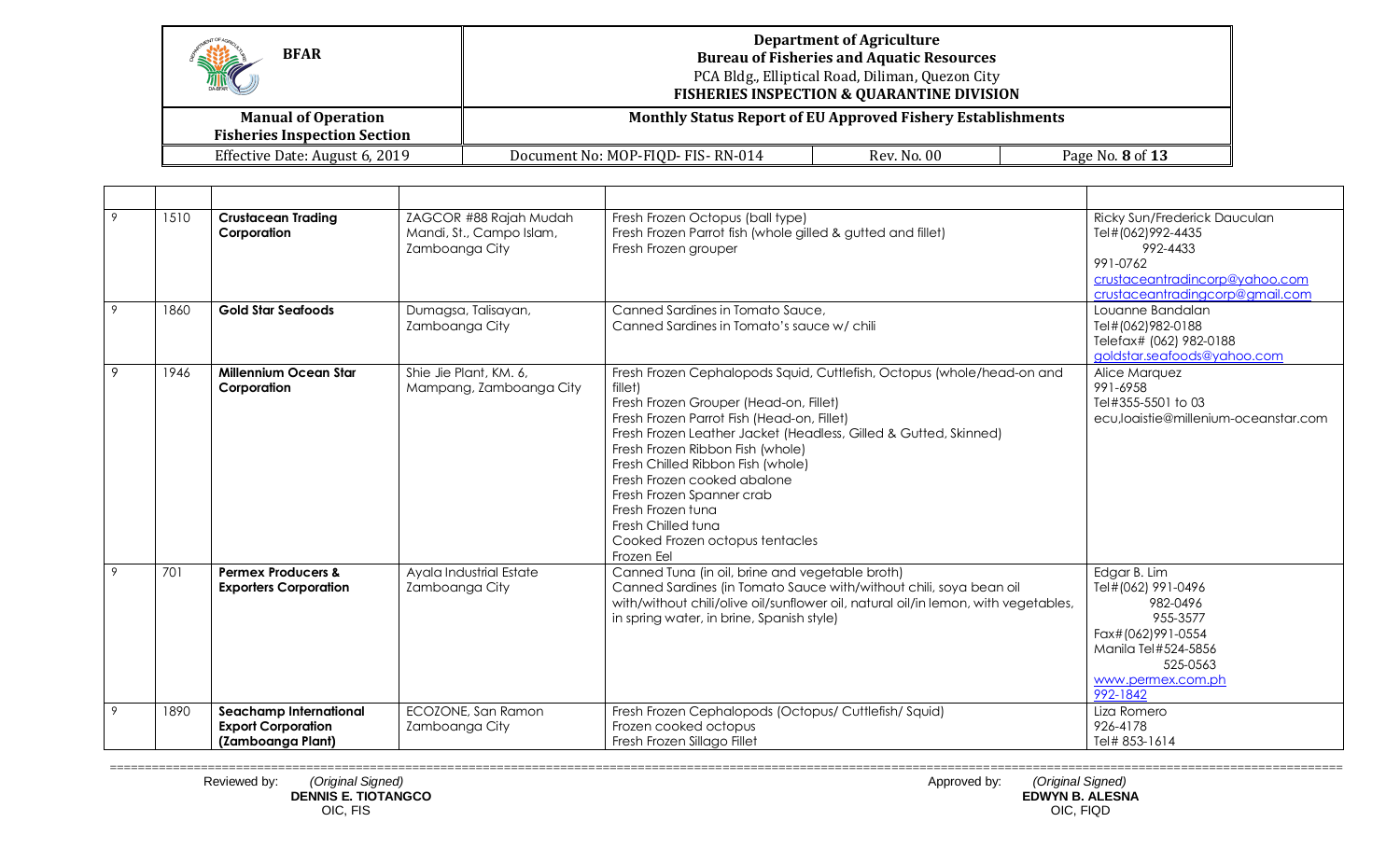| <b>BFAR</b><br>M                                                  | <b>Department of Agriculture</b><br><b>Bureau of Fisheries and Aquatic Resources</b><br>PCA Bldg., Elliptical Road, Diliman, Quezon City<br><b>FISHERIES INSPECTION &amp; QUARANTINE DIVISION</b> |             |                  |  |
|-------------------------------------------------------------------|---------------------------------------------------------------------------------------------------------------------------------------------------------------------------------------------------|-------------|------------------|--|
| <b>Manual of Operation</b><br><b>Fisheries Inspection Section</b> | <b>Monthly Status Report of EU Approved Fishery Establishments</b>                                                                                                                                |             |                  |  |
| Effective Date: August 6, 2019                                    | Document No: MOP-FIQD- FIS-RN-014                                                                                                                                                                 | Rev. No. 00 | Page No. 9 of 13 |  |

| 9  |      | <b>Super Royale Seafoods</b><br>International Inc. | R.T. Lim Boulevard, San Jose,<br>Cawa-Cawa, Zamboanga City | Fresh Frozen Pacific White Shrimp and Black tiger Prawn (head-<br>on/Headless/PUD/De-veined/Tail-on)<br>Fresh Chilled Tung Loins<br>Fresh Chilled Tuna (Headed and Gutted)<br>Fresh frozen Silago (fish fillet)<br>Fresh Frozen Cephalopods - Octopus, Squid, Cuttlefish (gutted, IQF, ball, IWP<br>block, flower, fillet, Pin wheel and whole)<br>Frozen Cooked Octopus (whole, cut, slice, takoyaki)<br>Freshy Frozen Reef Fishes - Grouper, Parrotfish, Leather Jacket, Snapper<br>(whole, fillet, headless and tailess)<br>Frozen Cooked Abalone                                                                                                                                                                                                              | 854-1033<br>854-1036<br>Fax# 851-9362<br>Rommel velasco@seachamp.com<br>Seth Ryan Delos Reyes<br>991-6443 |
|----|------|----------------------------------------------------|------------------------------------------------------------|-------------------------------------------------------------------------------------------------------------------------------------------------------------------------------------------------------------------------------------------------------------------------------------------------------------------------------------------------------------------------------------------------------------------------------------------------------------------------------------------------------------------------------------------------------------------------------------------------------------------------------------------------------------------------------------------------------------------------------------------------------------------|-----------------------------------------------------------------------------------------------------------|
| 9  | 1311 | <b>Universal Canning Inc.</b>                      | Calle San Isidro, Ayala<br>Zamboanga City                  | Canned Sardines (in tomato sauce, plain, hot & spicy & natural oil)<br>Club Canned Sardines in tomato sauce (plain & spicy, in vegetable oil, olive<br>oil, sunflower oil, soy bean oil, Spanish style, in natural oil and in brine)<br>Canned Fried Sardines (in Coconut milk (spicy), in tomato sauce (hot and<br>spicy, sweet and sour), salted black beans, fish and nuts, Spanish Style in<br>Soya oil;<br>Canned Sardines in Oil (Spanish style), in coconut milk (spicy gata), in<br>tomato sauce with ampalaya (bitter gourd);<br>Canned Sardines in natural oil (hot and Spicy), in tomato sauce (hot and<br>plain)<br>Canned mackerel in natural oil (hot and Spicy), in tomato sauce (hot and<br>plain)<br>Canned Fish Loaf<br><b>Special Products</b> | Stephen Kaw<br>Tel#(062) 991-3546<br>9913570<br>993-1472<br>991-3320<br>Telefax(062)991-3561              |
| 9  | 1779 | <b>YL Fishing Corporation</b>                      | Dumagsa, Talisayan,<br>Zamboanga City                      | Fresh Frozen Octopus, Squid (Fillet/Head)<br>Fresh Frozen Cuttlefish<br>Fresh Frozen Sillago Fillet<br>Frozen Cooked OCtopus                                                                                                                                                                                                                                                                                                                                                                                                                                                                                                                                                                                                                                      | Glenn Yap<br>Tel#(062)982-0012                                                                            |
| 10 | 834  | <b>Agri-Aquatic Care</b><br><b>Enterprises</b>     | Manabay, Ozamiz City,<br>Misamis Oriental                  | Fresh Frozen Octopus (pinwheel),<br>Fresh Frozen Black Tiger Prawns<br>Fresh Frozen Abalone Meat                                                                                                                                                                                                                                                                                                                                                                                                                                                                                                                                                                                                                                                                  | Prudencio J. Gutierrez<br>Tel#(088)521-0392<br>521-1360<br>exportdocs@aquaticace.com                      |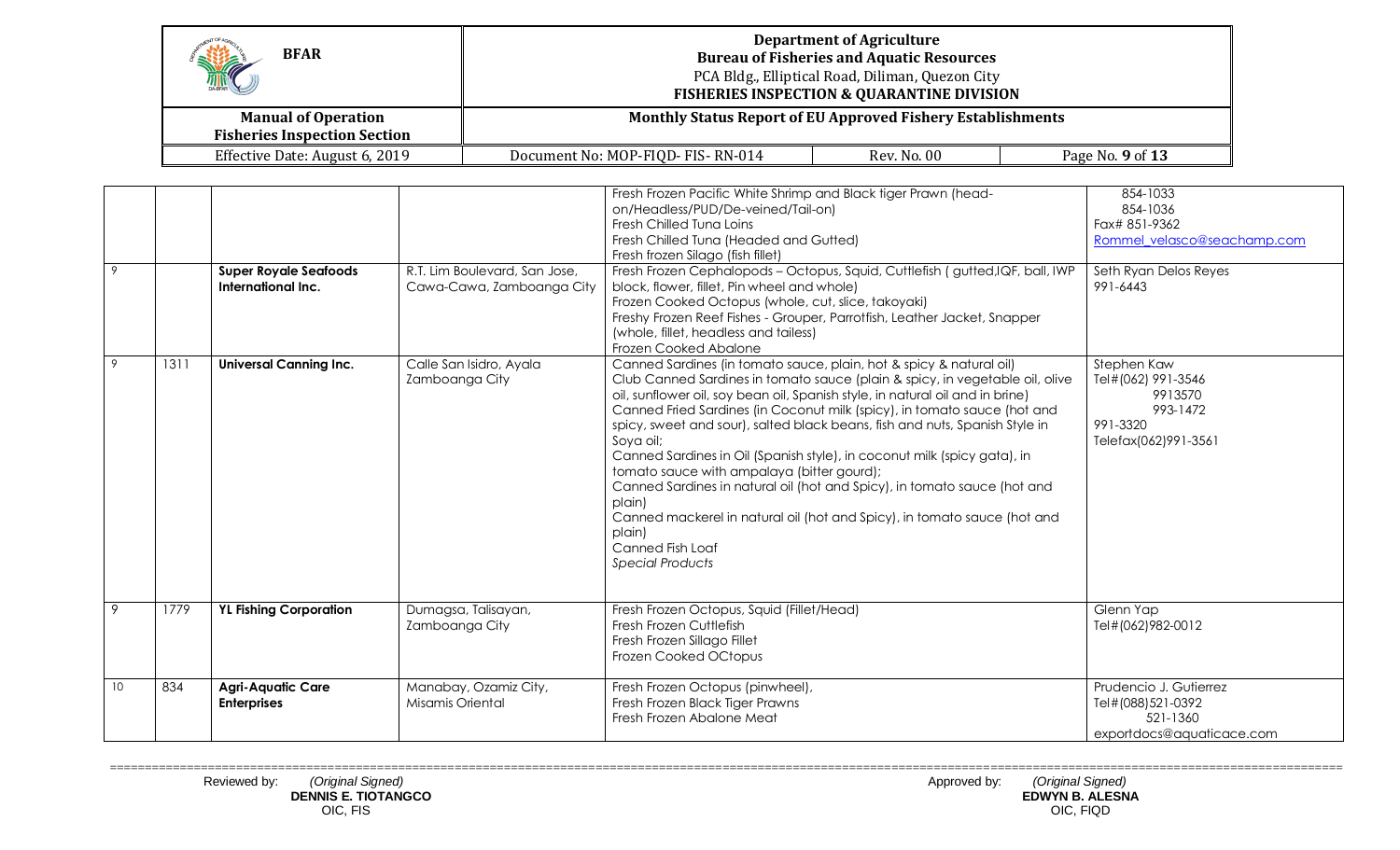|         | <b>BFAR</b><br><b>Manual of Operation</b> |                                                  | <b>Department of Agriculture</b><br><b>Bureau of Fisheries and Aquatic Resources</b><br>PCA Bldg., Elliptical Road, Diliman, Quezon City<br><b>FISHERIES INSPECTION &amp; QUARANTINE DIVISION</b><br><b>Monthly Status Report of EU Approved Fishery Establishments</b> |                                |                                                                                                                                                                                                                                                                                                                                                                                                                                                                                                                                                                                                                                                                                                                                                                                                                                                                                                                                                                                                                                                                     |                                                                        |                                                                                             |  |
|---------|-------------------------------------------|--------------------------------------------------|-------------------------------------------------------------------------------------------------------------------------------------------------------------------------------------------------------------------------------------------------------------------------|--------------------------------|---------------------------------------------------------------------------------------------------------------------------------------------------------------------------------------------------------------------------------------------------------------------------------------------------------------------------------------------------------------------------------------------------------------------------------------------------------------------------------------------------------------------------------------------------------------------------------------------------------------------------------------------------------------------------------------------------------------------------------------------------------------------------------------------------------------------------------------------------------------------------------------------------------------------------------------------------------------------------------------------------------------------------------------------------------------------|------------------------------------------------------------------------|---------------------------------------------------------------------------------------------|--|
|         |                                           | <b>Fisheries Inspection Section</b>              |                                                                                                                                                                                                                                                                         |                                |                                                                                                                                                                                                                                                                                                                                                                                                                                                                                                                                                                                                                                                                                                                                                                                                                                                                                                                                                                                                                                                                     |                                                                        |                                                                                             |  |
|         |                                           | Effective Date: August 6, 2019                   |                                                                                                                                                                                                                                                                         |                                | Document No: MOP-FIQD-FIS-RN-014                                                                                                                                                                                                                                                                                                                                                                                                                                                                                                                                                                                                                                                                                                                                                                                                                                                                                                                                                                                                                                    | <b>Rev. No. 00</b>                                                     | Page No. 10 of 13                                                                           |  |
|         | 30000<br>05038<br>180                     | <b>Island Garden Fresh</b><br>International Inc. | Davao City                                                                                                                                                                                                                                                              | Davao Fishport Complex, Toril, | Frozen Chilled Tuna Headed, Gutted and Tail Off (HGT)<br>Fresh Chilled Tuna Loins                                                                                                                                                                                                                                                                                                                                                                                                                                                                                                                                                                                                                                                                                                                                                                                                                                                                                                                                                                                   |                                                                        | Rodrigo Malabanan +63995-448-<br>7196; +63933-818-7421<br>digoymalabanan@yahoo.com.ph       |  |
| 12      | 1024                                      | <b>Allforward Warehouse</b><br>Incorporated      | Santos City                                                                                                                                                                                                                                                             | Brgy. Calumpang, General       | Fish Raw Material Storing (Service Provider)                                                                                                                                                                                                                                                                                                                                                                                                                                                                                                                                                                                                                                                                                                                                                                                                                                                                                                                                                                                                                        |                                                                        | Tel# (083) 633-8555                                                                         |  |
| $12 \,$ | 781                                       | <b>Alsons Aquaculture</b><br>Corporation         |                                                                                                                                                                                                                                                                         | Alabel, Saranggani Province    | Fresh Frozen Whole Milkfish<br>Fresh Frozen Whole Pompano<br>Fresh Frozen Whole Tilapia<br>Fresh Frozen Whole Seabass<br>Fresh Frozen Grouper<br>Fresh Frozen Baby Whole Milkfish<br>Fresh Frozen Deboned Milkfish<br>Frozen Smoked Deboned Milkfish<br>Frozen Smoked Deboned Baby Milkfish<br>Fresh Frozen Deboned Milkfish Belly<br>Fresh Frozen Deboned Milkfish Fillet<br>Fresh Frozen Gutted Gilled Sliced Milkfish<br>Fresh Frozen Gutted Gilled Descaled Scale Milkfish<br>Fresh Frozen Deboned Milkfish Loafkit<br>Fresh Frozen Gutted Gilled Descaled Tilapia<br>Fresh Frozen Deboned Marinated Milkfish<br>Fresh Frozen Deboned Marinated Milkfish-Spicy<br>Fresh Frozen Baby Split Marinated Milkfish<br>Fresh Frozen Baby Split Marinated Milkfish-Spicy<br>Frozen Milkfish Embutido<br>Frozen Cooked Stuff Milkfish<br>Frozen Smoked Tilapia<br>Frozen Milkfish Fillet tapa<br>Frozen Milkfish Fillet Sisig<br>Frozen Milkfish Tocino<br>Fresh Frozen Vannamei-Head On/Shell On, Peeled Deveined<br>(MTS), Milkfish-in-Oil<br>Fresh Frozen Rabbit Fish | Fresh Frozen Deboned Marinated-Classic Daing, Milkfish-in-Tomato Sauce | Tel#(083)508-2300<br>Fax#(083)508-2304<br>Mary Grace Bingco<br>mnbingco@saranganibay.com.ph |  |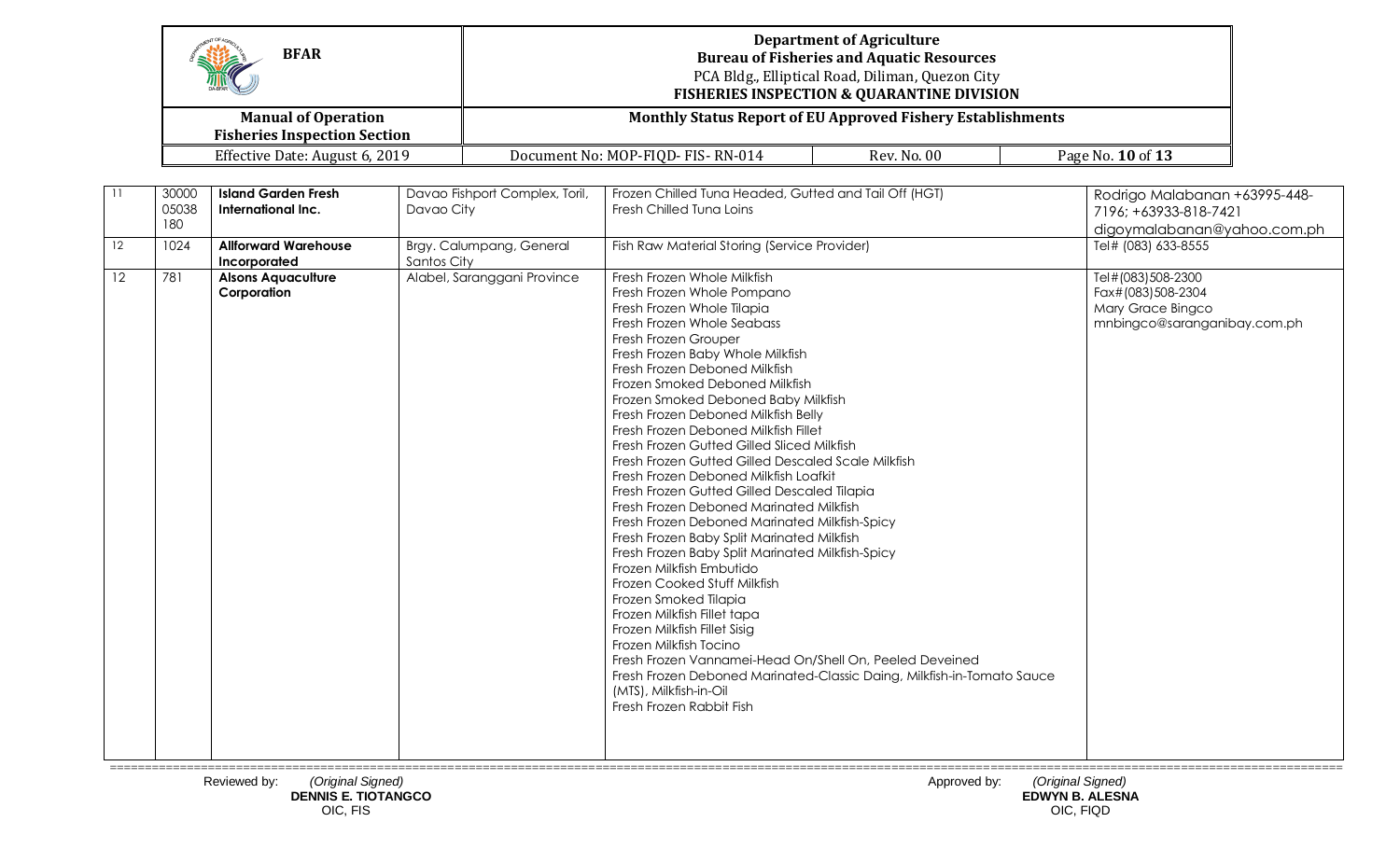|                 |                       | <b>BFAR</b>                                                       |                                                           | <b>Department of Agriculture</b><br><b>Bureau of Fisheries and Aquatic Resources</b><br>PCA Bldg., Elliptical Road, Diliman, Quezon City<br><b>FISHERIES INSPECTION &amp; QUARANTINE DIVISION</b>                                                                                                                                                                                                                                                                                                                                                                                                                                                                                                                                                                                                                                                                                                                                                                                                                                             |             |                                                                          |  |
|-----------------|-----------------------|-------------------------------------------------------------------|-----------------------------------------------------------|-----------------------------------------------------------------------------------------------------------------------------------------------------------------------------------------------------------------------------------------------------------------------------------------------------------------------------------------------------------------------------------------------------------------------------------------------------------------------------------------------------------------------------------------------------------------------------------------------------------------------------------------------------------------------------------------------------------------------------------------------------------------------------------------------------------------------------------------------------------------------------------------------------------------------------------------------------------------------------------------------------------------------------------------------|-------------|--------------------------------------------------------------------------|--|
|                 |                       | <b>Manual of Operation</b><br><b>Fisheries Inspection Section</b> |                                                           | <b>Monthly Status Report of EU Approved Fishery Establishments</b>                                                                                                                                                                                                                                                                                                                                                                                                                                                                                                                                                                                                                                                                                                                                                                                                                                                                                                                                                                            |             |                                                                          |  |
|                 |                       | Effective Date: August 6, 2019                                    |                                                           | Document No: MOP-FIQD- FIS-RN-014                                                                                                                                                                                                                                                                                                                                                                                                                                                                                                                                                                                                                                                                                                                                                                                                                                                                                                                                                                                                             | Rev. No. 00 | Page No. 11 of 13                                                        |  |
| 12              | 1246                  | <b>Alliance Select Foods</b><br>International Inc.                | Tambler, General Santos City                              | Canned Tuna (in Brine and oil)<br>Canned Tuna (in Spring Water and vegetable both)<br>Canned Bonito<br>Frozen Cooked Tuna Loins and Flakes<br>Frozen Whole Round Tuna Products                                                                                                                                                                                                                                                                                                                                                                                                                                                                                                                                                                                                                                                                                                                                                                                                                                                                |             | Tel# 637-8800<br>638-3831<br>Fax# 635-3423<br>Liezl Arong<br>09177172866 |  |
| $\overline{12}$ | 928                   | <b>Big Glory Bay Salmon and</b><br>Seafood Company, Inc.          | ASPII Compound, Tambler<br><b>General Santos City</b>     | Frozen Smoked (Hot & Cold) King Salmon<br>Frozen Vacuum Packed Raw Salmon<br>Frozen vacuum Packed Raw Deep Sea Cod/Ribaldo (Mora moro) and Ling<br>(Genypterus blacodes)                                                                                                                                                                                                                                                                                                                                                                                                                                                                                                                                                                                                                                                                                                                                                                                                                                                                      |             | Tel# +63 7 5005689                                                       |  |
| 12              | 1009                  | <b>Celebes Canning</b><br>Corporation                             | Brgy. Cabu, Tambler, General<br>Santos City               | Canned and pouched Tuna (Oil and Brine)                                                                                                                                                                                                                                                                                                                                                                                                                                                                                                                                                                                                                                                                                                                                                                                                                                                                                                                                                                                                       |             | Tel# 631-5492<br>Fax#635-3455 to 56                                      |  |
| 12              | 30000<br>02773<br>855 | <b>Citra Mina Canning</b><br>Corporation                          | Lot. 5, Fishport Complex,<br>Tambler, General Santos City | Canned Tuna (oil and brine)<br>Frozen Cooked Tuna Loins and Flakes Products                                                                                                                                                                                                                                                                                                                                                                                                                                                                                                                                                                                                                                                                                                                                                                                                                                                                                                                                                                   |             | Tel# (083) 554-8904<br>Fax# (083) 5548905                                |  |
| 12              | 769                   | <b>ECA Cold Store Plus</b>                                        | Tambler, General Santos City                              | Cold Storage Service Provider                                                                                                                                                                                                                                                                                                                                                                                                                                                                                                                                                                                                                                                                                                                                                                                                                                                                                                                                                                                                                 |             | Tel#(083) 554-7587<br>Cecil.loquias@mabuhayone.com                       |  |
| $\overline{12}$ | 724                   | <b>General Tuna Canning</b><br>Corporation                        | Tambler, General Santos City                              | Canned Milkfish (Gourmet bangus Fillet Oil with tausi and Spanish Style)<br>Canned Flavored Tuna (Hot & Spicy, Calamansi, Adobo, Oil Lite, Hot & Spicy<br>Lite, Guisado, Barbeque, Afritada, Mechado, Bicol Express, Lechon paksiw,<br>Caldereta, Corned Tuna, Chile Corned Tuna, Tuna in Dressing, Tuna in Light<br>Mayo, and Tuna in Tomato Sauce)<br>Canned Tuna (oil & Brine)<br>Canned Flavored Tuna (Satay)<br>Canned Milkfish (gourmet bangus, fillet in oil with tausi, Spanish style in oil<br>and in chili sauce)<br>Canned Tuna (spring water/water)<br>Frozen Cooked Tuna Loins/Flakes<br>Frozen Yellowfin Tung Whole Round<br>Pouched Mackerel Fillet in Soybean Oil, Fish Steaks in Oil with Green Chilies<br>and Fish Steaks in Lousiana Hot Sauce<br>Pouched Tuna (oil & Brine)<br>Canned Blue Mackerel Flakes Marinated in Savory Sauce;<br>Canned Blue Mackerel Flakes in Tomato Sauce;<br>Canned Blue Mackerel Flakes Marinated in Chili Savory Sauce;<br>Canned Blue Mackerel Chunks (in Pepper Sauce & in Paprika Sauce) |             | Tel#(083)554-4192<br>554-4193<br>Fax#(083)638-4378<br>MN: Tel# 633-4171  |  |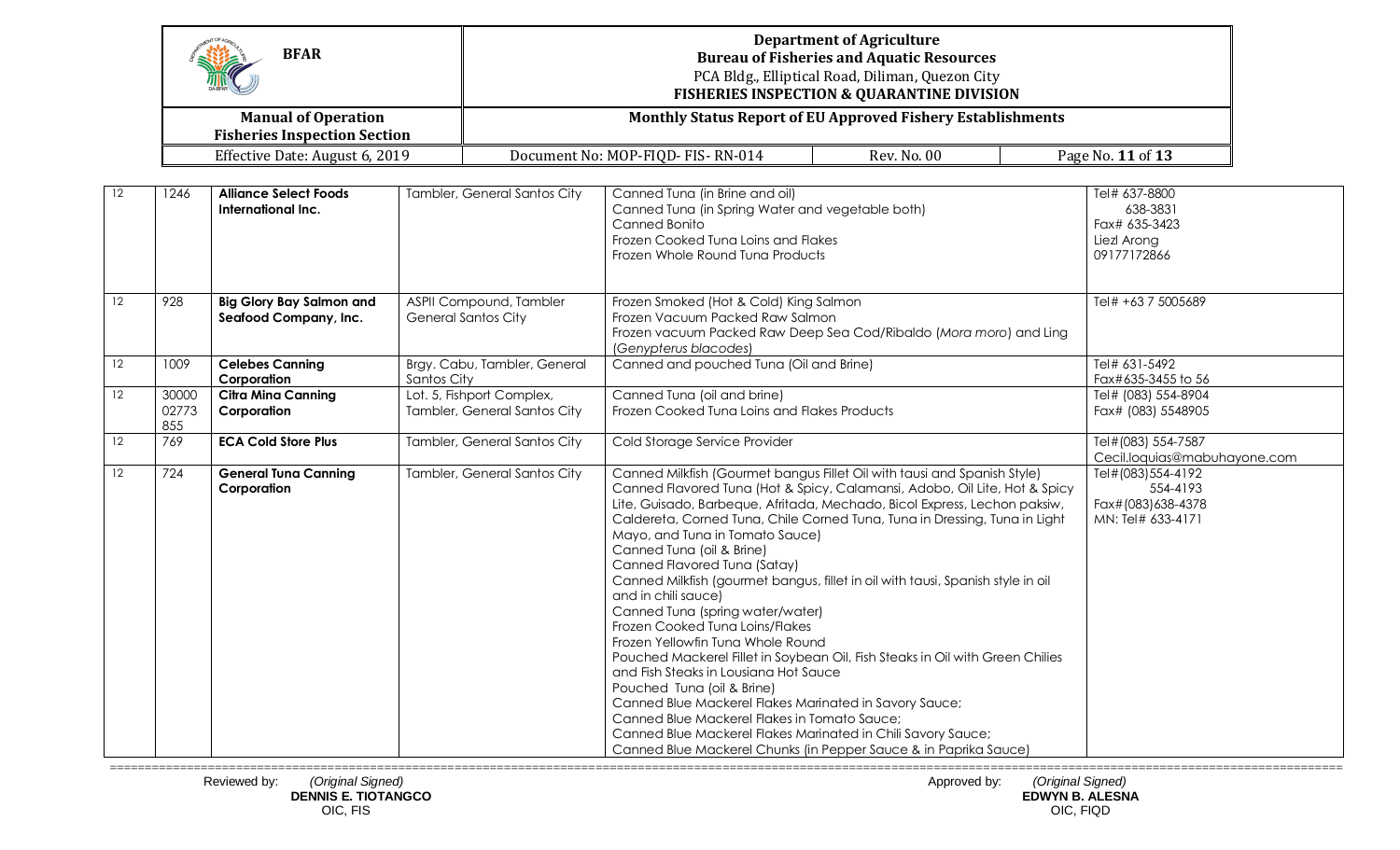| HE<br><b>BFAR</b>                                                 | <b>Department of Agriculture</b><br><b>Bureau of Fisheries and Aquatic Resources</b><br>PCA Bldg., Elliptical Road, Diliman, Quezon City<br><b>FISHERIES INSPECTION &amp; QUARANTINE DIVISION</b> |  |                   |  |  |
|-------------------------------------------------------------------|---------------------------------------------------------------------------------------------------------------------------------------------------------------------------------------------------|--|-------------------|--|--|
| <b>Manual of Operation</b><br><b>Fisheries Inspection Section</b> | <b>Monthly Status Report of EU Approved Fishery Establishments</b>                                                                                                                                |  |                   |  |  |
| Effective Date: August 6, 2019                                    | Rev. No. 00<br>Document No: MOP-FIQD- FIS-RN-014                                                                                                                                                  |  | Page No. 12 of 13 |  |  |

|    |      |                                                                   |                                                           | Canned tuna Variance; Crude Fish Oil                                                                                                                                                                                                                                                                                                                                                                                                                                                                                                                         |                                                                                                                                |
|----|------|-------------------------------------------------------------------|-----------------------------------------------------------|--------------------------------------------------------------------------------------------------------------------------------------------------------------------------------------------------------------------------------------------------------------------------------------------------------------------------------------------------------------------------------------------------------------------------------------------------------------------------------------------------------------------------------------------------------------|--------------------------------------------------------------------------------------------------------------------------------|
| 12 | 920  | <b>General Tuna Canning</b><br><b>Corporation (SAFI II Plant)</b> | SAFI Compound 2, Brgy.<br>Tambler, General Santos City    | Fresh Frozen Whole milkfish,<br>Fresh Frozen Deboned Milkfish (Plain and marinated)<br>Fresh Frozen Belly (unseasoned and marinated)<br>Fresh Chilled Fillet (for Canning), Tapa and Tocino<br>Blocked Frozen Shrimp (Head-on and headless)<br>Frozen Head-on Shrimp (IQF)<br>Frozen Pre-cooked Peeled Shrimp<br>Fresh Frozen Milkfish (bangus) (whole round/ deboned milkfish/baby<br>classic/deboned marinated/hot & spicy/ home style classic/belly<br>marinated/tapa/tocino & deboned fillets)<br>Fresh Frozen Milkfish (Fish Fingers and Katsu Nuggets) | Tel#(083)554-4192<br>554-4193<br>Fax#(083)638-4378<br>MN: Tel# 633-4171                                                        |
| 12 | 817  | Igloo Storage Complex<br><b>Corporation (Main Plant)</b>          | Brgy. Tambler, General Santos<br>City                     | Fish Raw Material Storing (Service Provider)                                                                                                                                                                                                                                                                                                                                                                                                                                                                                                                 | Tel#(083)304-4485<br>552-3467<br>Telefax(083)552-0128                                                                          |
| 12 | 819  | <b>Philbest (Igloo Fishport)</b>                                  | Fish Port Complex, Tambler,<br><b>General Santos City</b> | Fish Raw Material Storing (Service Provider)                                                                                                                                                                                                                                                                                                                                                                                                                                                                                                                 | Tel# (083)304-4485<br>552-3467<br>Telefax(083)552-0128<br>Gladys Lynette Magbanua<br>0909300572<br>glsmagbanua@philbest.com.ph |
| 12 | 709  | <b>Mommy Gina Tuna</b><br>Resources, Inc.                         | CMPHI Business Compound,<br>Tambler, General Santos City  | Fresh Chilled Dressed Yellowfin Tuna (Headless and Gutted)<br>Fresh Chilled yellowfin Tuna Loins                                                                                                                                                                                                                                                                                                                                                                                                                                                             | Tel#(083)554-1802<br>Fax#(083)554-1800<br>jayla.calbo@citraminagroup.net                                                       |
| 12 | 1248 | <b>Ocean Canning</b><br>Corporation                               | Tambler, General Santos City                              | Canned and Pouched Tuna (oil and brine)                                                                                                                                                                                                                                                                                                                                                                                                                                                                                                                      | Tel#(083)380-7345<br>Fax#(083)380-7348<br>Fax# 634-4662 & 63<br>Editha Espinoza<br>0835530234<br>ebespinoza@oceancanning.com   |
| 12 | 1076 | <b>Ocean Deli Packing</b><br>Corporation                          | Tambler                                                   | Frozen Cooked Tuna Loins and Flakes                                                                                                                                                                                                                                                                                                                                                                                                                                                                                                                          |                                                                                                                                |
| 12 | 1652 | <b>Philbest Canning</b><br>Corporation                            | Purok Saydala, Bo. Tambler,<br><b>General Santos City</b> | Canned Tuna and Pouched Tuna<br>Canned Tuna Flakes in Tomato Sauce                                                                                                                                                                                                                                                                                                                                                                                                                                                                                           | Tel#(083)552-8002<br>Fax#(083)553-8603                                                                                         |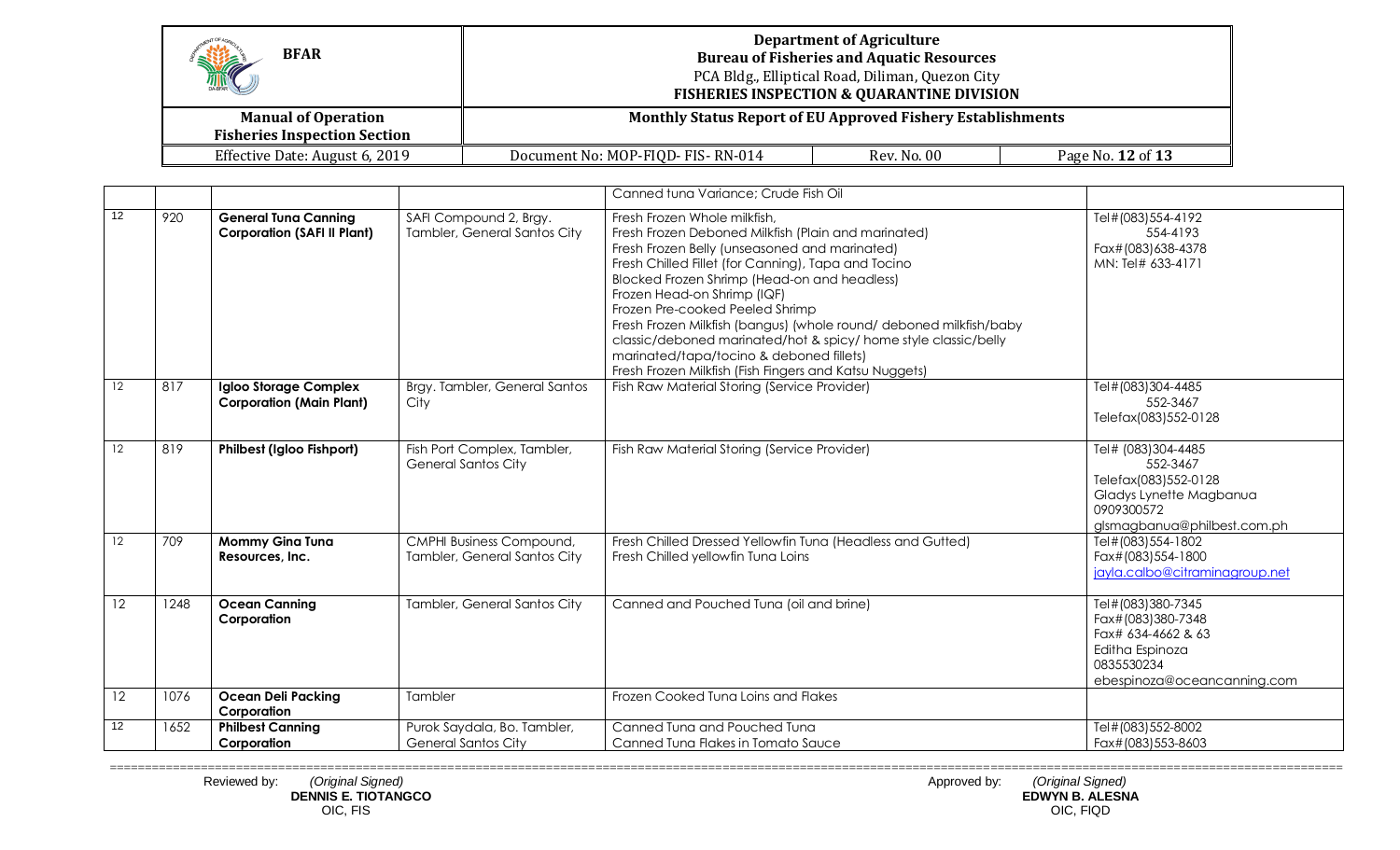| HAC<br><b>BFAR</b>                                                | <b>Department of Agriculture</b><br><b>Bureau of Fisheries and Aquatic Resources</b><br>PCA Bldg., Elliptical Road, Diliman, Quezon City<br><b>FISHERIES INSPECTION &amp; QUARANTINE DIVISION</b> |                    |                   |  |
|-------------------------------------------------------------------|---------------------------------------------------------------------------------------------------------------------------------------------------------------------------------------------------|--------------------|-------------------|--|
| <b>Manual of Operation</b><br><b>Fisheries Inspection Section</b> | <b>Monthly Status Report of EU Approved Fishery Establishments</b>                                                                                                                                |                    |                   |  |
| Effective Date: August 6, 2019                                    | Document No: MOP-FIQD-FIS-RN-014                                                                                                                                                                  | <b>Rev. No. 00</b> | Page No. 13 of 13 |  |

|         |     |                                                        |                                                               | Canned Tuna (Oil and Brine)<br>Canned Flavored Tuna (olive oil, olive oil with chili, lemon and pepper, herbs<br>and garlic, and mild Indian curry) products<br>Frozen Cooked Tuna Loins, Flakes and Broken<br>Frozen Whole Round Yellowfin Tuna<br>Raw Packs Products (Canned tuna in brine;<br>Canned pike mackerel (oil, brine, tomato sauce, Kabayaki sauce)<br>Frozen Cooked Tuna Loins, Flakes and Broken Products<br>Crude Fish Oil                                                                                                                                                                                                        | Gladys Lynette Magbanua<br>0909300572<br>glsmagbanua@philbest.com.ph                              |
|---------|-----|--------------------------------------------------------|---------------------------------------------------------------|---------------------------------------------------------------------------------------------------------------------------------------------------------------------------------------------------------------------------------------------------------------------------------------------------------------------------------------------------------------------------------------------------------------------------------------------------------------------------------------------------------------------------------------------------------------------------------------------------------------------------------------------------|---------------------------------------------------------------------------------------------------|
| $12 \,$ | 912 | <b>Philfresh Corporation</b>                           | Plant 3, CMPHI Business Cmpd,<br>Tambler, General Santos City | Frozen VCID Yellowfin Tuna (Loin, Steak, Saku, Sushi slice, Tesshin & Kiriotoshi)                                                                                                                                                                                                                                                                                                                                                                                                                                                                                                                                                                 | Tel#(083)380-7314<br>380-7312                                                                     |
| $12 \,$ | 847 | <b>Philippine Cinmic Industrial</b><br>Corporation     | Cabu, Tambler, General Santos<br>City                         | Fresh Frozen Yellowfin Tuna (Fillets, Loins, Steak, Cubes, Minced Meat and tail<br>Cuts)<br>Fresh Frozen Tuna Cuts (Fillets, Loins, Steak, Cubes, Minced Meat, and Tail<br>Cuts)<br>Fresh Chilled Headless Yellowfin Tuna<br>Fresh Chilled Gilled and Gutted Whole Round Yellowfin Tung<br>Fresh Chilled Yellowfin Tuna Loins                                                                                                                                                                                                                                                                                                                     | Lea C. Cabaluna<br>Tel#(083)552-5678<br>Fax# (083) 553-5678<br>leahcabaluna@gmail.com             |
| 12      | 860 | <b>RDEX Food International</b><br>Phils., Incorporated | Calumpang, General Santos<br>City                             | Frozen Yellowfin Tuna (loins, saku, steaks, cubes, crazy cuts, pieces, ground<br>meat, and strips/chunks products)<br>Fresh Chilled Yellowfin Tuna (Headless, Whole Round GG, Loins and Saku<br>products)<br>Frozen Milkfish (Whole Round, Whole Gilled and Gutted Milkfish, boneless<br>plain, boneless fillet, baby split marinated classic, barbeque and adobo<br>flavor products milkfish)<br>Frozen Seafood Spring Roll<br>Frozen Seafood Siomi<br>Frozen Tuna Burger Patties<br>Frozen Tuna Embutido<br>Frozen Tuna Nuggets<br>Frozen Fish Fingers<br>Frozen Tuna Sisig<br>Frozen Block Head-on & Headless Shell-on&Tail on Vannamei Shrimp | Tel#(083)553-2844<br>553-2846<br>552-7631<br>Fax#(083)554-3178<br>Charlie Lozarita<br>09178075393 |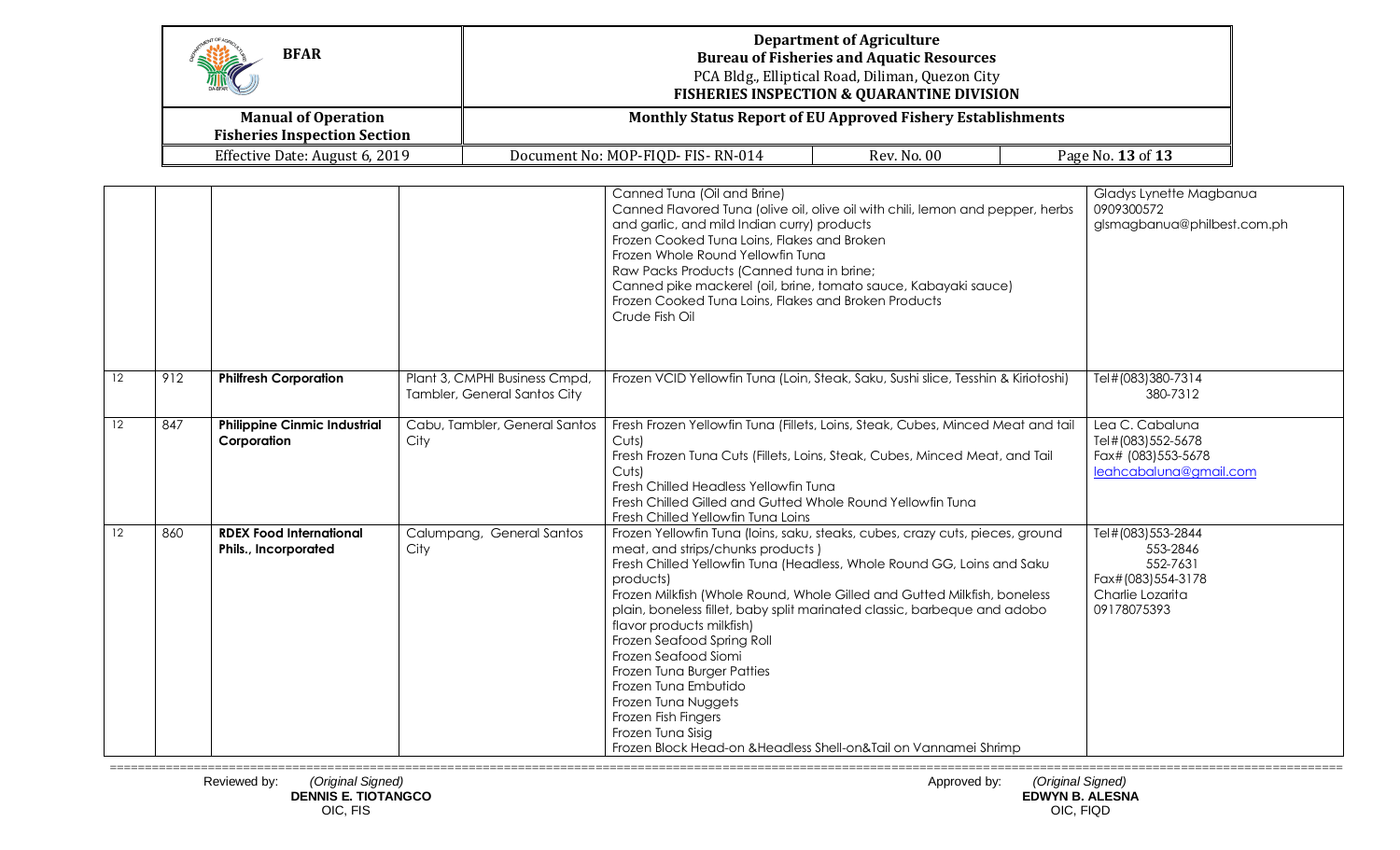| Hitch<br><b>BFAR</b>                                              |                                                                    | <b>Department of Agriculture</b><br><b>Bureau of Fisheries and Aquatic Resources</b><br>PCA Bldg., Elliptical Road, Diliman, Quezon City<br><b>FISHERIES INSPECTION &amp; QUARANTINE DIVISION</b> |                          |  |
|-------------------------------------------------------------------|--------------------------------------------------------------------|---------------------------------------------------------------------------------------------------------------------------------------------------------------------------------------------------|--------------------------|--|
| <b>Manual of Operation</b><br><b>Fisheries Inspection Section</b> | <b>Monthly Status Report of EU Approved Fishery Establishments</b> |                                                                                                                                                                                                   |                          |  |
| Effective Date: August 6, 2019                                    | Document No: MOP-FIQD- FIS-RN-014                                  | Rev. No. 00                                                                                                                                                                                       | Page No. <b>14 of 13</b> |  |

|    |                |                                                                                                                         |                                                                      | Peeled Deveined, Peeled Undeveined & Nobashi Vannamei Shrimp<br>Frozen Tuna (Loins, saku, steak, ground meat, cubes, crazy cuts, and pieces<br>treated with carbon monoxide) products<br>Fish Raw Material Storage (Service Provider)                                                                                                                                                                                                                                                                                                                                                                                                                     |                                                                                                              |
|----|----------------|-------------------------------------------------------------------------------------------------------------------------|----------------------------------------------------------------------|-----------------------------------------------------------------------------------------------------------------------------------------------------------------------------------------------------------------------------------------------------------------------------------------------------------------------------------------------------------------------------------------------------------------------------------------------------------------------------------------------------------------------------------------------------------------------------------------------------------------------------------------------------------|--------------------------------------------------------------------------------------------------------------|
| 12 | 775            | <b>Rell and Renn Seafood</b><br><b>Sphere Corporation</b>                                                               | Tambler, General Santos City                                         | Fresh Frozen Yellowfin tuna (Loins, saku, Steak, cubes, crazy cuts, flakes, strips,<br>ground/Negetoro, kiriotoshi & sushi)<br>Frozen Milkfish (whole, gilled and gutted, baby Split (150-250 grams)<br>Frozen plain deboned Milkfish<br>Fresh Frozen Whole Roundscad<br>Fresh Frozen Skipjack<br>Fresh Frozen Bullet Tuna<br>Fresh Frozen Tuna Loins/chunks/broken meat and flakes products<br>Frozen Cooked Tuna Loins, Chunks, Broken Meat, Flakes and Blocks                                                                                                                                                                                          | Tel#(083)552-1413<br>maguirre@rrseafood.com.ph                                                               |
| 12 | 1058           | <b>SAFI Foods Incorporated</b>                                                                                          | Brgy. Ladol, Alabel, Sarangani<br>Province                           | Fresh Frozen White Shrimp (Head on/Shell on, Semi-IQC)<br>Fresh Raw White Shrimp (Headless, Shell on and IQF)<br>Cooked Frozen Shrimp Head on Shell-on, Headless Shell-on, Semi-IQF and IQF<br>Cooked Frozen White Shrimp Head-on Shell-on, Headless Shell-on, Semi-IQF<br>and IQF<br>Fresh Frozen White Shrimp Peeled and Deveined Tail-on/Tail-off, Semi-IQF/IQF                                                                                                                                                                                                                                                                                        | Tel#(083)552-3222<br>380-7325<br>Fax#(083)380-7322                                                           |
| 12 | 2257           | <b>SAFII Cold Storage (A-H)</b>                                                                                         | SAFII Compound Tambler,<br><b>General Santos City</b>                | Service Facility Provider                                                                                                                                                                                                                                                                                                                                                                                                                                                                                                                                                                                                                                 | Tel#(083)552-3222, 380-7325<br>Fax#(083)380-7322                                                             |
| 12 | $11 -$<br>1070 | <b>Seatrade Canning</b><br>Corporation                                                                                  | Brgy. Cabu, Tambler General<br>Santos City                           | Canned and pouched Tuna (Oil and Brine)                                                                                                                                                                                                                                                                                                                                                                                                                                                                                                                                                                                                                   | Tel#(083)301-6146<br>Telefax(083)554-3352<br>Dennis Britana<br>d.bretania@seatradecanning.com<br>09177161015 |
| 12 | 719            | <b>Malalag Bay Aquaculture &amp;</b><br><b>Processing Corporation</b><br>(former - Sta. Cruz Seafoods,<br>Incorporated) | General Santos Fish Port<br>Complex, Tambler, General<br>Santos City | Peeled Undeveined tail-off, Peeled Deveined tail-on and tail-off, Headless<br>shell on Back, Nobashi, shrimp skewer and Cooked shrimp<br>Fresh Frozen Reef Fishes (Emperor, Grouper, Snapper, Parrotfish, Trevalley &<br>Short mackerel, Bonito, Short Mackerel, Fying fish & Big Eye Scad)<br>Fresh Chilled whole round milkfish<br>Resh Frozen Milkfish (whole, gilled and gutted, plain deboned and<br>marinated, sinigang cut, belly cut, deboned and baby split plain marinated<br>and minced, smoked deboned milkfish<br>Fresh Frozen whole round, gilled and gutted and smoked roundscad<br>Fresh Chilled whole (gilled and gutted) Yellowfin tuna | Tel#(083)553-4103<br>Fax#(083)553-4102                                                                       |